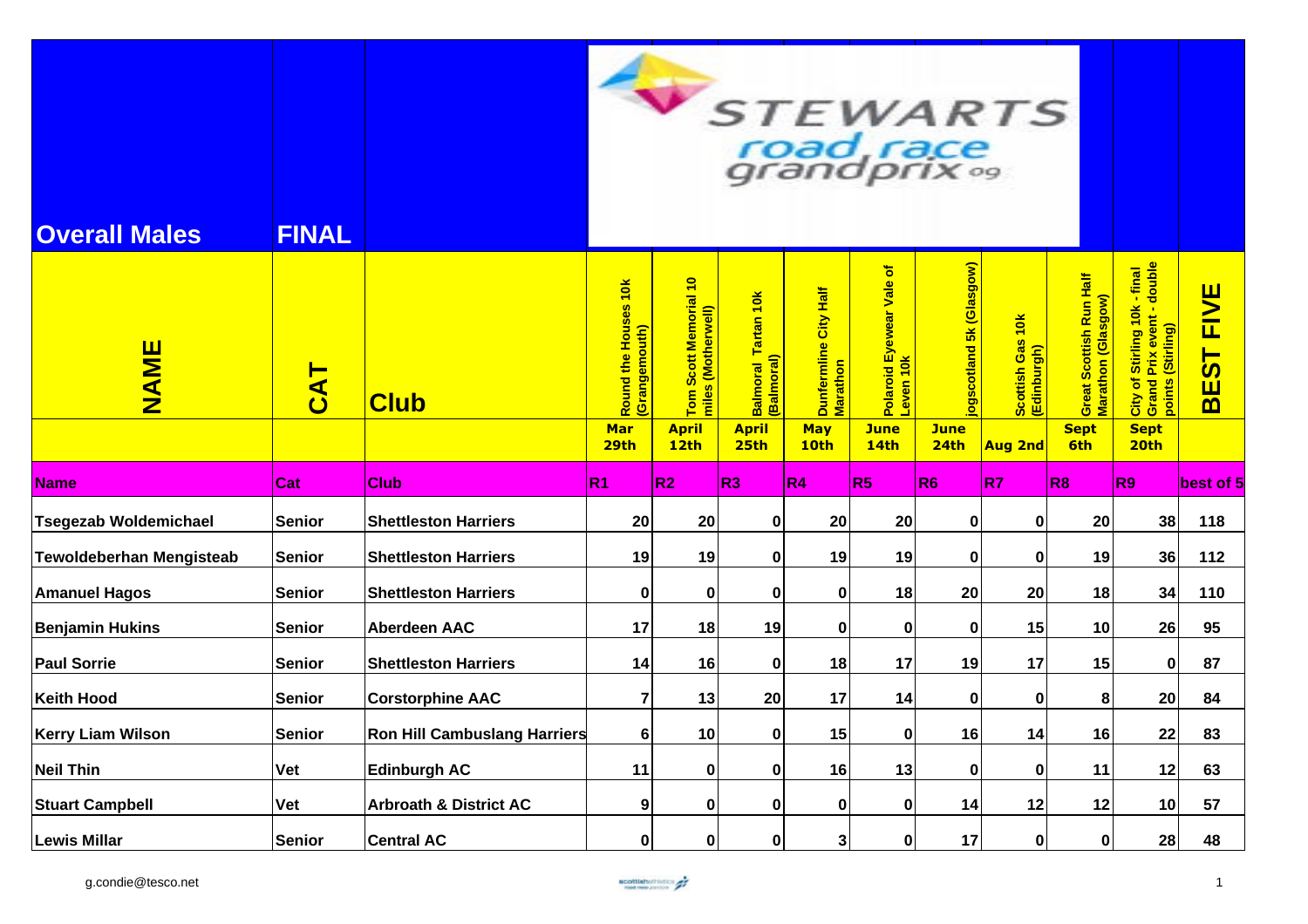| <b>Ross Houston</b>    | Senior        | <b>Central AC</b>                      | 0              | $\mathbf 0$  | $\mathbf 0$ | $\mathbf{0}$ | $\bf{0}$     | 0            | $\bf{0}$     | 17           | 30             | 47 |
|------------------------|---------------|----------------------------------------|----------------|--------------|-------------|--------------|--------------|--------------|--------------|--------------|----------------|----|
| <b>Grant Wilkie</b>    | <b>Vet</b>    | <b>Corstorphine AAC</b>                | 0              | $\mathbf 0$  | 15          | 13           | 8            | 0            | 9            | $\mathbf{0}$ | $\mathbf 0$    | 45 |
| <b>Ross Milne</b>      | Senior        | <b>Lothian Running Club</b>            | $\bf{0}$       | 14           | $\mathbf 0$ | $\mathbf 0$  | 0            | 0            | 0            | 14           | 16             | 44 |
| <b>Tsegai Tewelde</b>  | Senior        | <b>Shettleston Harriers</b>            | $\bf{0}$       | $\bf{0}$     | 0           | $\mathbf{0}$ | $\mathbf 0$  | 0            | 0            | $\mathbf{0}$ | 40             | 40 |
| <b>David Wright</b>    | Senior        | <b>Hunters Bog Trotters</b>            | 10             | $\bf{0}$     | $\bf{0}$    | 0            | 0            | 0            | 13           | 8            | 4              | 35 |
| John Newsom            | Senior        | <b>Pitreavie AAC</b>                   | $\bf{0}$       | $\bf{0}$     | $\mathbf 0$ | $\mathbf{0}$ | 16           | 0            | 18           | 0            | $\mathbf 0$    | 34 |
| <b>Michael Carroll</b> | Senior        | <b>Perth Road Runners</b>              | $\pmb{0}$      | $\bf{0}$     | $\mathbf 0$ | $\mathbf 0$  | 0            | 0            | 0            | 0            | 32             | 32 |
| <b>Robert Gilroy</b>   | Senior        | <b>Ron Hill Cambuslang Harriers</b>    | 16             | 15           | $\bf{0}$    | 0            | 0            | Ω            | O            | 0            | 0              | 31 |
| <b>Martin Graham</b>   | Senior        | <b>Shettleston Harriers</b>            | $\bf{0}$       | $\bf{0}$     | $\bf{0}$    | $\mathbf 0$  | 0            | 0            | 0            | 13           | 18             | 31 |
| <b>Alan Macpherson</b> | Senior        | <b>Ron Hill Cambuslang Harriers</b>    | $\bf{0}$       | $\bf{0}$     | $\bf{0}$    | $\mathbf{0}$ | 15           | 0            | 16           | 0            | $\mathbf 0$    | 31 |
| <b>David Lindsay</b>   | Senior        | <b>Central AC</b>                      | 0              | 6            | $\bf{0}$    | $\mathbf 0$  | 0            | 12           | 0            | 5            | $6\phantom{1}$ | 29 |
| <b>Andrew Butchart</b> | Senior        | <b>Central AC</b>                      | 0              | $\bf{0}$     | $\bf{0}$    | $\mathbf 0$  | 0            | 0            | 0            | $\mathbf{0}$ | 24             | 24 |
| <b>Kenneth McCoy</b>   | Senior        | <b>Shettleston Harriers</b>            | $\overline{7}$ | $\mathbf 0$  | $\mathbf 0$ | $\mathbf 0$  | $\bf{0}$     | 15           | $\bf{0}$     | $\mathbf{0}$ | $\mathbf 0$    | 22 |
| <b>Matthew Graham</b>  | Senior        | Kirkintilloch Olympians                | 0              | $\mathbf 0$  | 0           | $\mathbf{0}$ | $\bf{0}$     | 0            | 19           | $\mathbf{0}$ | $\mathbf 0$    | 19 |
| Louis O'Hare           | Senior        | <b>Kirkintilloch Olympians</b>         | $\bf{0}$       | $\mathbf 0$  | $\bf{0}$    | $\mathbf 0$  | 7            | 0            | 8            | 4            | $\mathbf 0$    | 19 |
| <b>Robbie Simpson</b>  | Senior        | <b>Banchory Stonehaven AC</b>          | $\bf{0}$       | $\mathbf 0$  | 18          | $\mathbf 0$  | 0            | 0            | $\mathbf{0}$ | $\mathbf{0}$ | $\mathbf 0$    | 18 |
| <b>Jethro Lennox</b>   | Senior        | <b>Shettleston Harriers</b>            | $\pmb{0}$      | $\mathbf 0$  | $\bf{0}$    | $\mathbf{0}$ | $\mathbf 0$  | 18           | 0            | 0            | $\mathbf 0$    | 18 |
| <b>David Simpson</b>   | Senior        | <b>Carnegie Harriers</b>               | 18             | $\mathbf 0$  | $\bf{0}$    | $\mathbf 0$  | 0            | 0            | 0            | $\mathbf{0}$ | $\mathbf 0$    | 18 |
| <b>Oleg Chepelin</b>   | Senior        | <b>Edinburgh Univ Hare &amp; Hound</b> | $\pmb{0}$      | $\mathbf 0$  | 17          | $\mathbf{0}$ | $\mathbf 0$  | 0            | 0            | $\mathbf{0}$ | $\mathbf 0$    | 17 |
| <b>David Millar</b>    | <b>Senior</b> | <b>Irvine AC</b>                       | 0              | 17           | 0           | $\mathbf{0}$ | $\mathbf{0}$ | $\mathbf{0}$ | 0            | $\mathbf{0}$ | 0              | 17 |
| <b>Ross Fulton</b>     | Senior        | <b>Aberdeen AAC</b>                    | 0              | $\mathbf{0}$ | 16          | $\mathbf{0}$ | 0            | $\mathbf 0$  | 0            | 0            | $\mathbf{0}$   | 16 |
| Zack Boukelia          | Senior        | Lasswade AAC                           | 15             | $\mathbf 0$  | 0           | $\mathbf{0}$ | 0            | 0            | 0            | 0            | $\mathbf{0}$   | 15 |
| <b>Karl Simpson</b>    | Senior        | <b>Shetland AAC</b>                    | $\pmb{0}$      | $\mathbf 0$  | 14          | 0            | 0            | 0            | 0            |              | $\mathbf{0}$   | 15 |

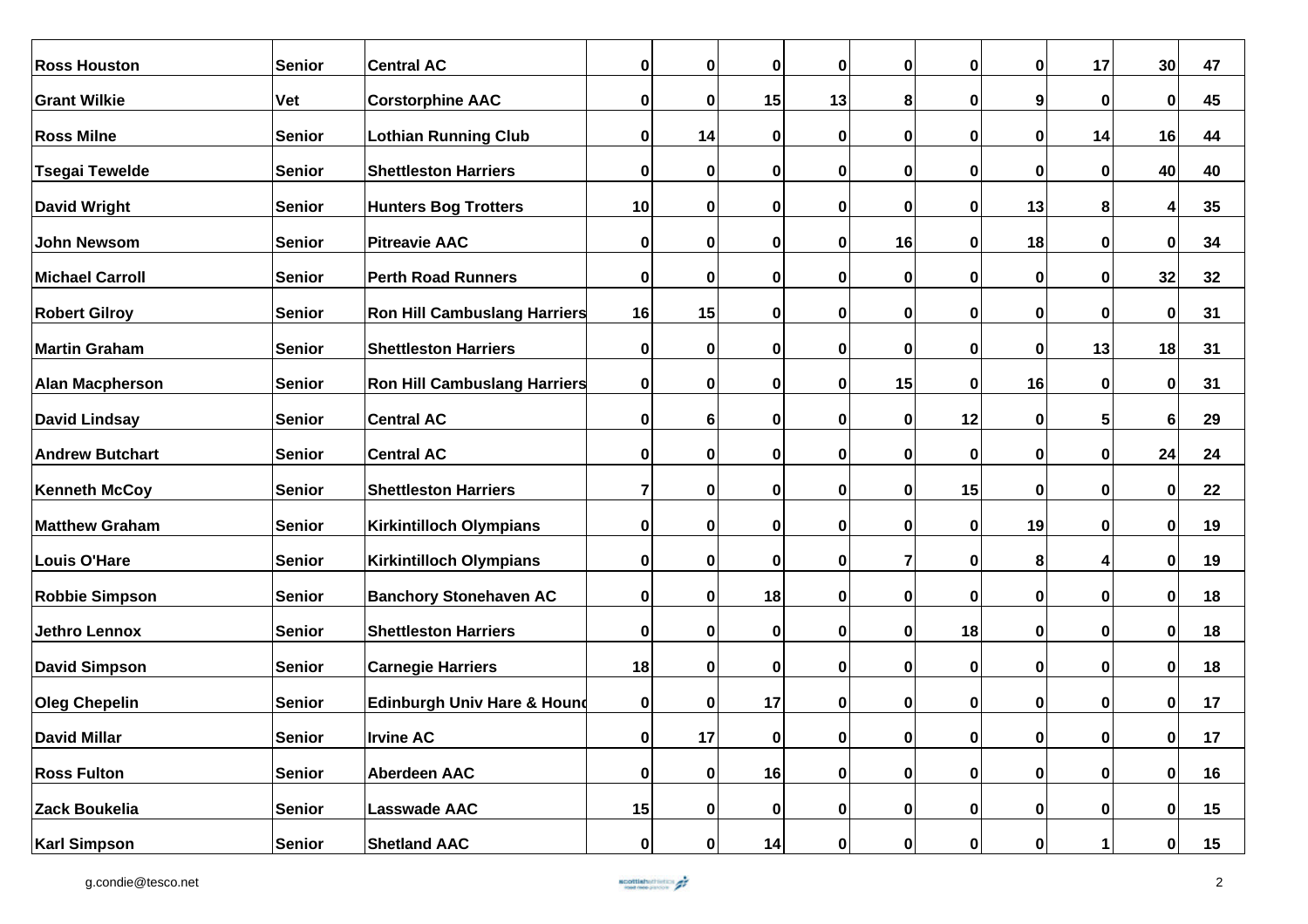| <b>Thomas Lawrence</b>   | <b>Senior</b> | <b>Carnegie Harriers</b>               | $\pmb{0}$   | $\mathbf 0$  | $\bf{0}$        | 14           | $\bf{0}$     | 0            | $\mathbf{0}$ | $\mathbf{0}$   | $\mathbf 0$  | 14 |
|--------------------------|---------------|----------------------------------------|-------------|--------------|-----------------|--------------|--------------|--------------|--------------|----------------|--------------|----|
| <b>Michael Gillespie</b> | Senior        | <b>Edinburgh University Hare &amp;</b> | $\pmb{0}$   | 0            | $\mathbf 0$     | 0            | 0            | 0            | 0            | 0              | 14           | 14 |
| <b>Graeme Croll</b>      | <b>Vet</b>    | <b>Giffnock North AAC</b>              | $\bf{0}$    | 8            | $\mathbf 0$     | 0            | 0            | 0            | 0            | 6 <sup>1</sup> | 0            | 14 |
| <b>David Burgess</b>     | <b>Senior</b> | <b>Anster Haddies Running Club</b>     | $\pmb{0}$   | $\mathbf 2$  | $\bf{0}$        | 12           | 0            | 0            | 0            | $\mathbf{0}$   | $\mathbf 0$  | 14 |
| <b>Daniel Bradford</b>   | <b>Senior</b> | <b>Glasgow University Hare and</b>     | $\pmb{0}$   | 0            | $\mathbf 0$     | 0            | 3            | 11           | 0            | 0              | $\mathbf 0$  | 14 |
| <b>Thomas Fay</b>        | <b>Senior</b> | <b>Orkney AC</b>                       | 13          | $\mathbf 0$  | $\mathbf 0$     | $\mathbf{0}$ | 0            | 0            | $\mathbf 0$  | $\mathbf{0}$   | $\mathbf 0$  | 13 |
| <b>Terry Christie</b>    | <b>Senior</b> | <b>Peterhead AAC</b>                   | $\pmb{0}$   | 0            | 13              | $\mathbf{0}$ | $\mathbf 0$  | 0            | 0            | 0              | $\mathbf 0$  | 13 |
| <b>Stephen Allan</b>     | <b>Senior</b> | <b>Kirkintilloch Olympians</b>         | $\bf{0}$    | $\bf{0}$     | $\mathbf 0$     | 10           | 0            |              | 0            | 0              | $\mathbf 0$  | 13 |
| <b>David Patton</b>      | <b>Senior</b> | <b>Corstorphine AAC</b>                | $\bf{0}$    | $\mathbf 0$  | 0               | 9            | 0            | 0            |              | 0              | $\mathbf 0$  | 13 |
| <b>Andrew Joyce</b>      | <b>Senior</b> | <b>Stornoway Running &amp; AC</b>      | $\bf{0}$    | 0            | $\bf{0}$        | 0            | 0            | 13           | 0            | 0              | $\mathbf 0$  | 13 |
| <b>Russell Hall</b>      | <b>Senior</b> | <b>St Andrews University CCC</b>       | $\bf{0}$    | $\mathbf 0$  | 12              | 0            | $\bf{0}$     | 0            | 0            | 0              | $\mathbf 0$  | 12 |
| <b>Neil Young</b>        | <b>Senior</b> | FifeAC                                 | $\pmb{0}$   | $\mathbf 0$  | $\mathbf 0$     | $\mathbf{0}$ | 12           | 0            | 0            | 0              | $\mathbf 0$  | 12 |
| <b>Michael Deason</b>    | <b>Senior</b> | <b>Glasgow University Hare and</b>     | 12          | $\mathbf 0$  | $\mathbf 0$     | 0            | $\bf{0}$     | 0            | 0            | 0              | $\mathbf 0$  | 12 |
| <b>Martin Gore</b>       | <b>Senior</b> | <b>Lasswade AAC</b>                    | $\mathbf 2$ | $\mathbf 0$  | $\mathbf 0$     | $\mathbf{0}$ | 0            | 0            | 10           | $\mathbf{0}$   | $\mathbf 0$  | 12 |
| <b>Alasdair Anthony</b>  | <b>Senior</b> | <b>Central AC</b>                      | $\bf{0}$    | 12           | $\mathbf 0$     | 0            | 0            | 0            | 0            | $\mathbf{0}$   | $\mathbf 0$  | 12 |
| <b>Tom Ferrington</b>    | <b>Senior</b> | <b>Corstorphine AAC</b>                | $\pmb{0}$   | $\mathbf 0$  | $\bf{0}$        | 0            | 11           | 0            | $\mathbf{0}$ | $\mathbf{0}$   | $\mathbf 0$  | 11 |
| <b>Johnny Lawson</b>     | <b>Senior</b> | 0                                      | $\pmb{0}$   | 0            | $\bf{0}$        | 11           | $\mathbf 0$  | 0            | $\mathbf 0$  | 0              | $\mathbf 0$  | 11 |
| <b>John MacNamara</b>    | <b>Senior</b> | <b>Ron Hill Cambuslang Harriers</b>    | $\pmb{0}$   | 11           | $\mathbf 0$     | $\mathbf{0}$ | 0            | 0            | 0            | 0              | $\mathbf 0$  | 11 |
| <b>Grant Stewart</b>     | Senior        | <b>Edinburgh AC</b>                    | $\pmb{0}$   | 0            | 0               | 0            | 0            | 0            | 11           | $\mathbf{0}$   | $\mathbf 0$  | 11 |
|                          |               | <b>Garscube Harriers</b>               |             |              |                 |              |              |              |              |                |              |    |
| <b>Euan Mackay</b>       | Vet           |                                        | 0           | 0            | 10 <sub>l</sub> | $\mathbf{0}$ | $\mathbf{0}$ | $\mathbf{0}$ | 11           | $\mathbf{0}$   | 0            | 11 |
| <b>Colin Green</b>       | <b>Senior</b> | <b>Moray Road Runners</b>              | $\pmb{0}$   | $\mathbf{0}$ | 11              | $\mathbf{0}$ | 0            | 0            | $\mathbf 0$  | 0              | $\mathbf 0$  | 11 |
| <b>William Coyle</b>     | Vet           | <b>Shettleston Harriers</b>            | $\pmb{0}$   | 0            | $\bf{0}$        | $\mathbf{0}$ | 10           | 0            | $\mathbf 0$  | 0              | $\mathbf{0}$ | 10 |
| <b>Patrick Cullinane</b> | <b>Senior</b> | <b>Strathclyde Univ Harriers</b>       | $\pmb{0}$   | $\pmb{0}$    | $\bf{0}$        | 0            | 0            | $10$         | $\mathbf 0$  | 0              | $\mathbf{0}$ | 10 |

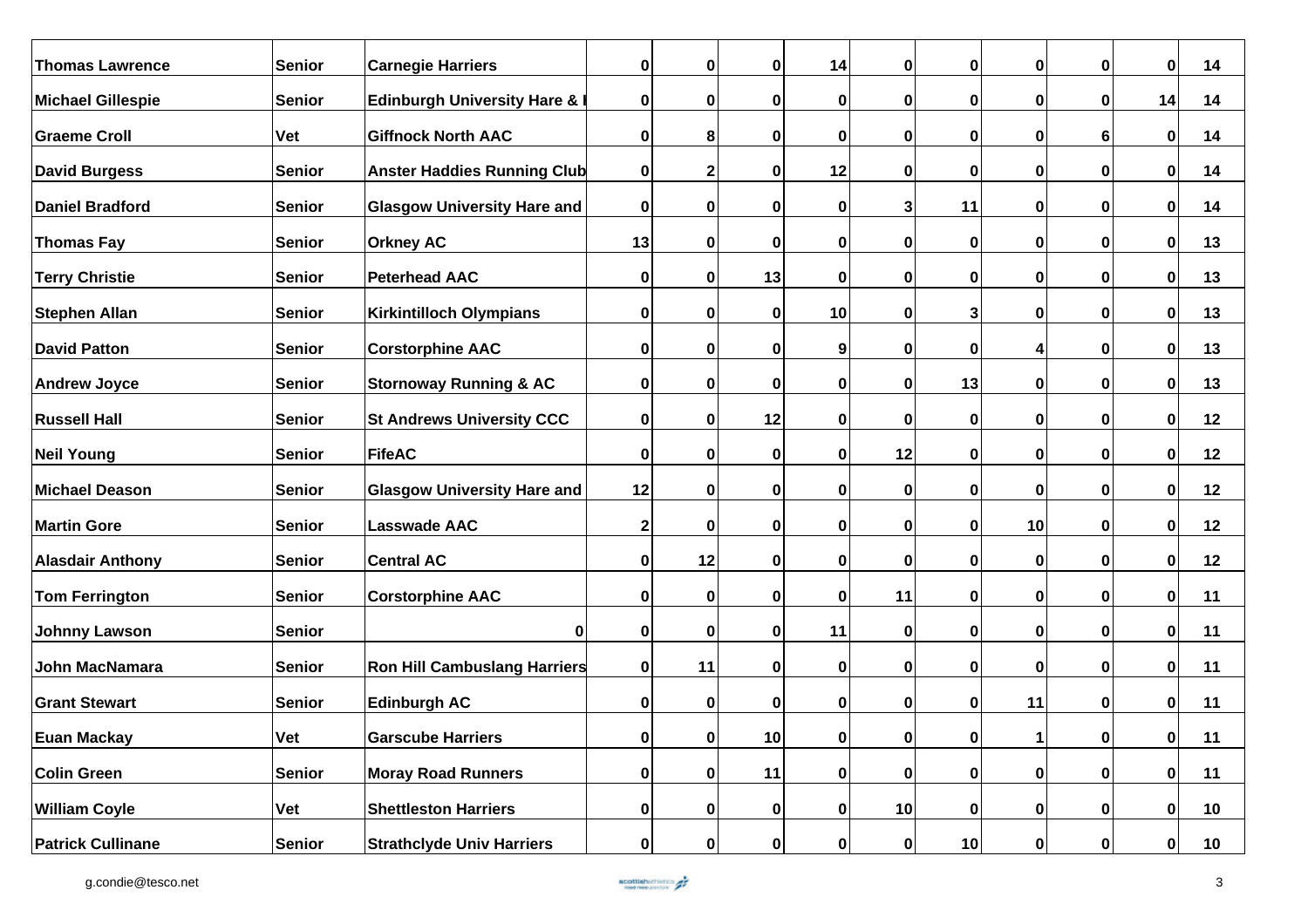| <b>Thomas Jamieson</b> | <b>Senior</b> | <b>Inverclyde AC</b>                | $\mathbf 0$  | $\bf{0}$  | $\mathbf 0$    | $\bf{0}$       | $\mathbf 0$  | 9            | 0            | 0            | $\mathbf{0}$ | 9                       |
|------------------------|---------------|-------------------------------------|--------------|-----------|----------------|----------------|--------------|--------------|--------------|--------------|--------------|-------------------------|
| <b>Stuart Gibson</b>   | <b>Senior</b> | <b>Ron Hill Cambuslang Harriers</b> | $\mathbf 0$  | 9         | $\bf{0}$       | $\bf{0}$       | $\mathbf 0$  | 0            | 0            | 0            | 0            | 9                       |
| <b>Robert Turner</b>   | <b>Senior</b> | <b>Harmeny AC</b>                   | $\mathbf 0$  | $\bf{0}$  | $\bf{0}$       | $\mathbf 0$    | $\mathbf 0$  | $\bf{0}$     | 0            | 9            | 0            | 9                       |
| <b>Neil Graham</b>     | <b>Senior</b> | <b>St Andrews University CCC</b>    | 0            | $\bf{0}$  | 9              | 0              | $\mathbf 0$  | 0            | 0            | 0            | 0            | 9                       |
| <b>Keith Haining</b>   | Vet           | <b>JW Kilmarnock</b>                | $\mathbf 0$  | $\bf{0}$  | $\bf{0}$       | $\mathbf 0$    | 9            | 0            | 0            | 0            | 0            | 9                       |
| <b>Gerard Scullion</b> | Vet           | <b>Portobello Running Club</b>      | $\mathbf 0$  | $\bf{0}$  | $\mathbf 0$    | $\mathbf 0$    | 2            |              | 3            | 0            | $\mathbf{0}$ | 9                       |
| <b>Colin McGill</b>    | <b>Senior</b> | <b>Bellahouston Road Runners</b>    | $\mathbf 0$  | 7         | $\bf{0}$       | $\bf{0}$       | $\bf{0}$     | 0            | 0            | 2            | 0            | 9                       |
| <b>Sam Long</b>        | <b>Senior</b> | <b>Deeside Runners</b>              | $\mathbf 0$  | 0         | 8              | $\mathbf 0$    | 0            | 0            | 0            | O            | U            | 8                       |
| <b>Nick Reid</b>       | <b>Senior</b> | <b>Bellahouston Road Runners</b>    | $\mathbf 0$  | 0         | $\bf{0}$       | $\mathbf 0$    | $\mathbf 0$  | 8            | 0            | O            | 0            | 8                       |
| <b>Neil Maclachlan</b> | Senior        | <b>Pitreavie AAC</b>                | $\mathbf 0$  | $\bf{0}$  | 0              | 8              | 0            | 0            | 0            | 0            | 0            | 8                       |
| <b>Jeff Farquhar</b>   | <b>Vet</b>    | <b>Pitreavie AAC</b>                | 0            | 0         | 0              | $\bf{0}$       | $\bf{0}$     | 0            | 0            | 0            | 8            | 8                       |
| <b>Neil Mclaughlin</b> | <b>Senior</b> | <b>Inverclyde AC</b>                | 0            | 0         | $\bf{0}$       | $\mathbf 0$    | $\bf{0}$     | 7            | 0            | 0            | 0            | $\overline{7}$          |
| <b>George Taylor</b>   | Vet           | <b>Giffnock North AAC</b>           | 0            | 4         | $\bf{0}$       | $\mathbf 0$    | $\mathbf 0$  | 0            | 0            | 3            | 0            | 7                       |
| <b>Frank Boyne</b>     | Vet           | <b>Aberdeen AAC</b>                 | $\mathbf 0$  | $\bf{0}$  | $\mathbf 0$    | $\mathbf 0$    | $\mathbf 0$  | $\bf{0}$     | 7            | 0            | $\mathbf 0$  | $\overline{\mathbf{7}}$ |
| <b>Donald Simpson</b>  | Senior        | <b>Metro Aberdeen Running Club</b>  | $\mathbf 0$  | $\bf{0}$  | $\overline{7}$ | $\mathbf 0$    | $\bf{0}$     | 0            | 0            | 0            | $\mathbf 0$  | 7                       |
|                        |               |                                     |              |           |                |                |              |              |              |              |              |                         |
| <b>David Jamieson</b>  | <b>Vet</b>    | <b>VP-Glasgow AC</b>                | $\mathbf 0$  | $\bf{0}$  | $\bf{0}$       | $\overline{7}$ | $\mathbf 0$  | 0            | 0            | 0            | $\mathbf 0$  | $\overline{\mathbf{r}}$ |
| <b>Stephen Maniam</b>  | <b>Senior</b> | <b>Edinburgh AC</b>                 | $\mathbf 0$  | $\bf{0}$  | $\mathbf 0$    | 0              | $\mathbf 0$  | $\mathbf{0}$ | 6            | 0            | 0            | 6                       |
| <b>Kevin Mathie</b>    | <b>Senior</b> | <b>Carnegie Harriers</b>            | 0            | $\bf{0}$  | $\bf{0}$       | 6              | $\mathbf 0$  | 0            | 0            | 0            | ŋ            | 6                       |
| <b>Jonathon Graham</b> | <b>Senior</b> | <b>Springburn Harriers</b>          | $\mathbf 0$  | 0         | $\bf{0}$       | $\mathbf 0$    | $\mathbf 0$  | 61           | 0            | 0            | 0            | 6                       |
| <b>Gary Walker</b>     | Vet           | <b>Metro Aberdeen Running Club</b>  | 0            | 0         | 6 <sup>1</sup> | 0              | 0            | $\mathbf{0}$ | 0            | $\mathbf{0}$ | $\mathbf{0}$ | 6                       |
| <b>Adam Chmieloski</b> | <b>Senior</b> | <b>Edinburgh AC</b>                 | 0            | 0         | $\mathbf{0}$   | 0              | $6 \mid$     | 0            | 0            | 0            | $\mathbf 0$  | 6                       |
| <b>Tony McKnight</b>   | Vet           | <b>Irvine AC</b>                    | 0            | $\pmb{0}$ | 0              | $\mathbf 0$    | $\mathbf 0$  | 5            | $\mathbf{0}$ | 0            | $\mathbf 0$  | 5                       |
| <b>Marc Grierson</b>   | <b>Senior</b> | <b>Portobello Running Club</b>      | $\mathbf{0}$ | $\pmb{0}$ | $\mathbf{0}$   | 5 <sub>l</sub> | $\mathbf{0}$ | $\mathbf{0}$ | $\mathbf 0$  | 0            | $\mathbf 0$  | 5                       |

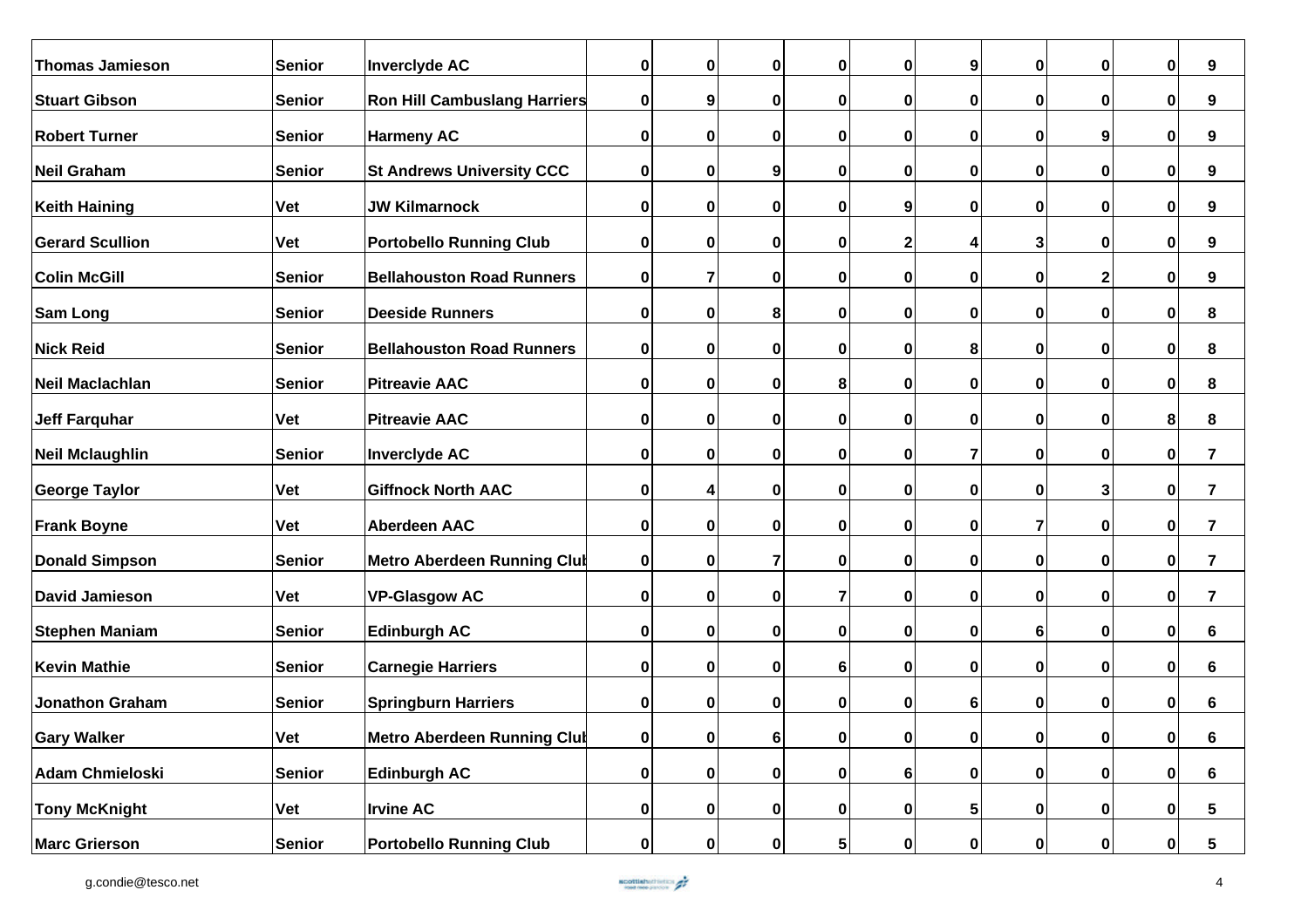| <b>Luke Traynor</b>      |               | 0 Giffnock North AAC               | $\bf{0}$     | $\mathbf 0$ | 0            | $\mathbf{0}$ | 5            | 0            | $\mathbf{0}$ | 0            | $\mathbf 0$  | 5            |
|--------------------------|---------------|------------------------------------|--------------|-------------|--------------|--------------|--------------|--------------|--------------|--------------|--------------|--------------|
| <b>Ivor Normand</b>      | <b>Vet</b>    | <b>Hunters Bog Trotters</b>        | 0            | $\bf{0}$    | 5            | $\mathbf 0$  | 0            | 0            | 0            | $\mathbf{0}$ | $\mathbf 0$  | 5            |
| <b>David Armour</b>      | <b>Vet</b>    | <b>Central AC</b>                  | 0            | 5           | $\mathbf 0$  | $\mathbf 0$  | 0            | 0            | 0            | $\mathbf{0}$ | $\mathbf 0$  | 5            |
| <b>Bryan Clark</b>       | <b>Senior</b> | <b>Corstorphine AAC</b>            | 0            | $\mathbf 0$ | 0            | $\mathbf{0}$ | $\mathbf 0$  | 0            | 5            | $\mathbf{0}$ | $\mathbf 0$  | 5            |
| <b>Barney Phillips</b>   | Senior        | <b>Lasswade AAC</b>                | 5            | 0           | $\bf{0}$     | $\mathbf{0}$ | 0            | 0            | 0            | $\mathbf{0}$ | $\mathbf 0$  | 5            |
| <b>Roger Alsop</b>       | <b>Vet</b>    | <b>Herne Hill Harriers</b>         | 4            | $\mathbf 0$ | $\mathbf 0$  | $\mathbf 0$  | 0            | 0            | $\mathbf 0$  | $\mathbf{0}$ | $\mathbf 0$  | 4            |
| <b>Peter Jennings</b>    | <b>Vet</b>    | <b>Metro Aberdeen Running Club</b> | $\pmb{0}$    | $\bf{0}$    | Δ            | $\mathbf 0$  | $\mathbf 0$  | 0            | 0            | 0            | $\mathbf 0$  | 4            |
| <b>Paul Thompson</b>     | <b>Vet</b>    | <b>Helensburgh AAC</b>             | 0            | $\bf{0}$    | $\bf{0}$     | 0            |              | Ω            | O            | 0            | 0            | 4            |
| <b>Barry Davie</b>       | Senior        | <b>Pitreavie AAC</b>               | 0            | $\bf{0}$    | $\mathbf 0$  |              | 0            | 0            | O            | $\mathbf{0}$ | $\mathbf 0$  | 4            |
| <b>Mike Stewart</b>      | <b>Vet</b>    | <b>Keith &amp; District AAC</b>    | 3            | $\bf{0}$    | $\bf{0}$     | $\mathbf{0}$ | 0            | 0            | 0            | 0            | $\mathbf 0$  | 3            |
| lain Mackay              | <b>Vet</b>    | <b>Stornoway Running &amp; AC</b>  | 0            | $\bf{0}$    | 3            | $\mathbf{0}$ | 0            | 0            | 0            | 0            | $\mathbf 0$  | 3            |
| <b>Alasdair McLeod</b>   | Senior        | <b>Bellahouston Road Runners</b>   | 0            | 3           | $\mathbf 0$  | $\mathbf{0}$ | 0            | 0            | 0            | $\mathbf{0}$ | $\mathbf 0$  | 3            |
| <b>Scott Kennedy</b>     | Senior        | <b>Bellahouston Road Runners</b>   | 0            | $\mathbf 0$ | $\mathbf 0$  | $\mathbf 0$  | 0            | 0            | $\bf{0}$     | $\mathbf{0}$ | $\mathbf{2}$ | $\mathbf{2}$ |
| Ian Robert Johnston      | <b>Vet</b>    | <b>Carnegie Harriers</b>           | 0            | $\bf{0}$    | 0            | $\mathbf{2}$ | 0            | 0            | 0            | $\mathbf{0}$ | $\mathbf 0$  | $\mathbf{2}$ |
| <b>Greig Glendinning</b> | Senior        | <b>Bellahouston Road Runners</b>   | $\bf{0}$     | $\mathbf 0$ | $\mathbf 0$  | $\mathbf 0$  | 0            | 2            | 0            | $\mathbf{0}$ | $\mathbf 0$  | $\mathbf{2}$ |
| <b>Bobby Rossborough</b> | <b>Vet</b>    | <b>Clydesdale Harriers</b>         | 0            | $\mathbf 0$ | $\mathbf{2}$ | $\mathbf 0$  | 0            | 0            | $\bf{0}$     | $\mathbf{0}$ | $\mathbf 0$  | $\mathbf{2}$ |
| <b>Ben Mitchell</b>      | Senior        | Lasswade AAC                       | $\pmb{0}$    | $\mathbf 0$ | 0            | $\mathbf{0}$ | $\mathbf{0}$ | 0            | 2            | 0            | $\mathbf 0$  | $\mathbf{2}$ |
| <b>Stephen Mulrine</b>   | Senior        | <b>Garscube Harriers</b>           | 0            | 0           | $\mathbf 0$  | $\mathbf{0}$ |              | 0            | 0            | 0            | 0            |              |
| <b>Paul Houston</b>      | Senior        | <b>Harmeny AC</b>                  | 1            | $\bf{0}$    | $\mathbf 0$  | $\mathbf 0$  | 0            | 0            | 0            | $\mathbf{0}$ | $\mathbf 0$  |              |
| James MacGregor          | Vet           | <b>Aberdeen AAC</b>                | $\mathbf{0}$ | 0           | 11           | $\mathbf{0}$ | $\mathbf{0}$ | $\mathbf{0}$ | 0            | $\mathbf{0}$ | 0            | 1            |
| <b>Casey Morgan</b>      | Senior        | $\mathbf 0$                        | $\pmb{0}$    |             | 0            | $\mathbf{0}$ | $\mathbf{0}$ | 0            | 0            | 0            | $\mathbf{0}$ | 1            |
| <b>Andrew James</b>      | Vet           | <b>Carnegie Harriers</b>           | 0            | $\bf{0}$    | 0            |              | $\mathbf 0$  | 0            | 0            | 0            | $\mathbf{0}$ | 1            |
| <b>Andrew Birnie</b>     | <b>Vet</b>    | <b>Bellahouston Road Runners</b>   | $\pmb{0}$    | $\mathbf 0$ | 0            | 0            | 0            |              | $\mathbf{0}$ | $\mathbf{0}$ | $\mathbf{0}$ | 1            |

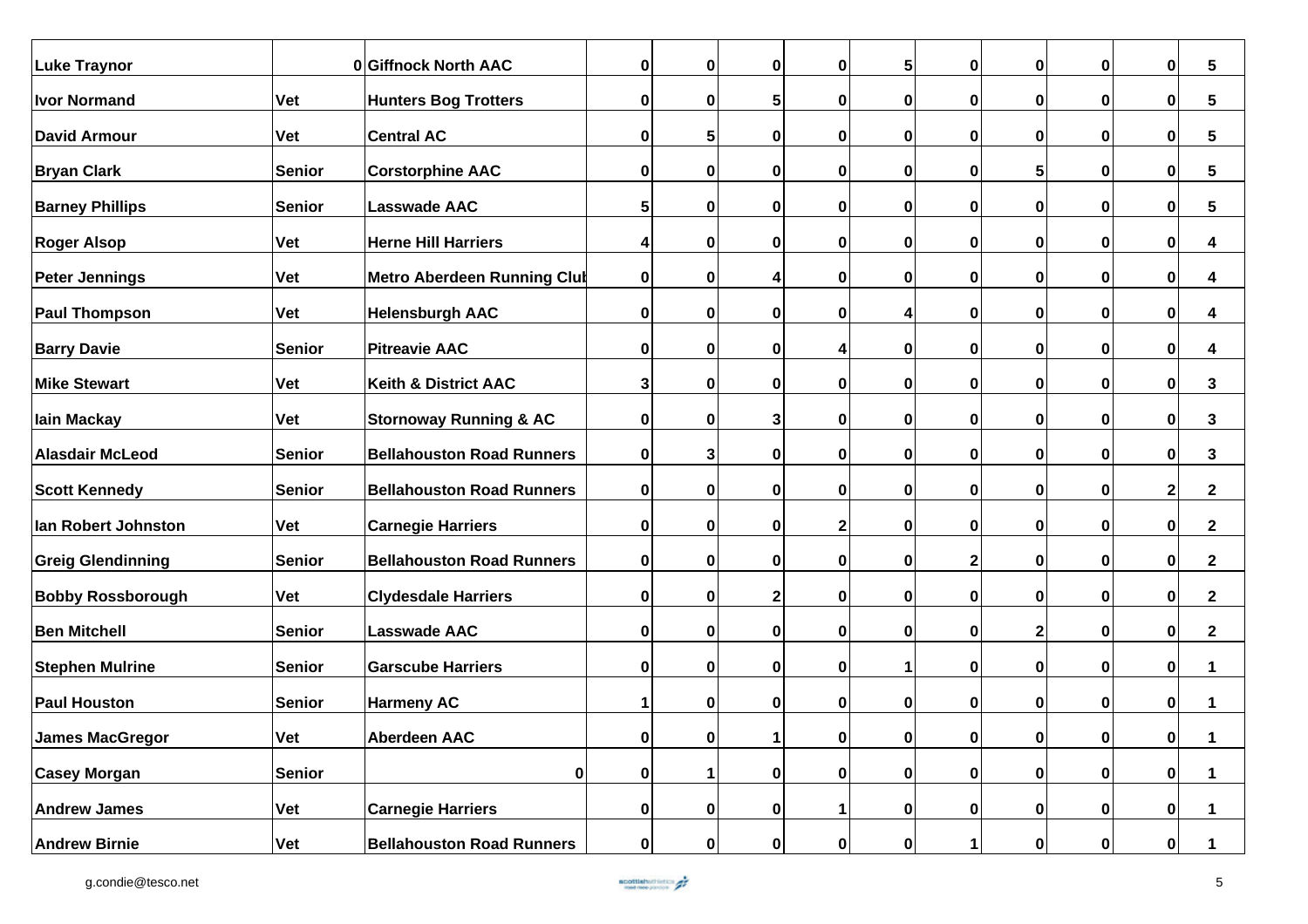| <b>Overall M40</b>     | <b>FINAL</b> |                                   |                                       |                                                                     |                                          |                                   | road race<br>grandprix <sup>09</sup>           |                         | STEWARTS                        |                                               |                                                                                |                            |
|------------------------|--------------|-----------------------------------|---------------------------------------|---------------------------------------------------------------------|------------------------------------------|-----------------------------------|------------------------------------------------|-------------------------|---------------------------------|-----------------------------------------------|--------------------------------------------------------------------------------|----------------------------|
| <b>NAME</b>            | <b>DAJ</b>   | <b>Club</b>                       | Round the Houses 10k<br>(Grangemouth) | Tom Scott Memorial 10<br>miles (Motherwell)                         | <b>Balmoral Tartan 10k</b><br>(Balmoral) | Dunfermline City Half<br>Marathon | $\delta$<br>Polaroid Eyewear Vale<br>Leven 10k | ogscotland 5k (Glasgow) | Scottish Gas 10k<br>(Edinburgh) | Great Scottish Run Half<br>Marathon (Glasgow) | City of Stirling 10k - final<br>Grand Prix event - double<br>points (Stirling) | <b>FIVE</b><br><b>BEST</b> |
|                        |              |                                   |                                       | Mar 29th April 12th April 25th May 10th June 14th June 24th Aug 2nd |                                          |                                   |                                                |                         |                                 | Sept 6th Sept 20th                            |                                                                                |                            |
| <b>Name</b>            | Cat          | <b>Club</b>                       | R <sub>1</sub>                        | R <sub>2</sub>                                                      | R3                                       | R <sub>4</sub>                    | R5                                             | R6                      | R7                              | R8                                            | R <sub>9</sub>                                                                 | lbest of 5                 |
| <b>Neil Thin</b>       | Vet          | <b>Edinburgh AC</b>               | 11                                    | 0                                                                   | $\mathbf{0}$                             | 16                                | 13                                             | 0                       | 0                               | 11                                            | 12                                                                             | 63                         |
| <b>Stuart Campbell</b> | Vet          | <b>Arbroath &amp; District AC</b> | 9                                     | 0                                                                   | $\mathbf 0$                              | $\mathbf 0$                       | $\bf{0}$                                       | 14                      | 12                              | 12                                            | 10                                                                             | 57                         |
| <b>Grant Wilkie</b>    | Vet          | <b>Corstorphine AAC</b>           | 0                                     | $\mathbf 0$                                                         | 15                                       | 13                                | 8                                              | 0                       | 9                               | 0                                             | $\mathbf 0$                                                                    | 45                         |
| <b>Graeme Croll</b>    | Vet          | <b>Giffnock North AAC</b>         | 0                                     | 8                                                                   | 0                                        | 0                                 | 0                                              | 0                       | 0                               | 6                                             | $\mathbf 0$                                                                    | 14                         |
| <b>Euan Mackay</b>     | Vet          | <b>Garscube Harriers</b>          | 0                                     | 0                                                                   | 10                                       | $\mathbf{0}$                      | 0                                              | $\bf{0}$                | $\mathbf 1$                     | 0                                             | $\bf{0}$                                                                       | 11                         |
| <b>William Coyle</b>   | Vet          | <b>Shettleston Harriers</b>       | 0                                     | 0                                                                   | $\mathbf 0$                              | $\mathbf 0$                       | 10                                             | 0                       | $\bf{0}$                        | 0                                             | $\mathbf 0$                                                                    | 10                         |
| <b>Keith Haining</b>   | Vet          | <b>JW Kilmarnock</b>              | 0                                     | 0                                                                   | $\mathbf 0$                              | 0                                 | 9                                              | 0                       | 0                               | 0                                             | $\mathbf 0$                                                                    | 9                          |
| <b>Gerard Scullion</b> | Vet          | <b>Portobello Running Club</b>    | 0                                     | 0                                                                   | $\mathbf 0$                              | $\mathbf 0$                       | 2                                              | 4                       | 3                               | 0                                             | 0                                                                              | 9                          |
| <b>Jeff Farquhar</b>   | <b>Vet</b>   | <b>Pitreavie AAC</b>              | 0                                     | 0                                                                   | $\mathbf 0$                              | $\mathbf 0$                       | $\pmb{0}$                                      | $\bf{0}$                | $\bf{0}$                        | 0                                             | 8                                                                              | 8                          |
| <b>George Taylor</b>   | Vet          | <b>Giffnock North AAC</b>         | 0                                     | 4                                                                   | $\mathbf 0$                              | $\mathbf{0}$                      | $\mathbf 0$                                    | $\bf{0}$                | $\mathbf 0$                     | 3                                             | $\mathbf 0$                                                                    | $\overline{7}$             |

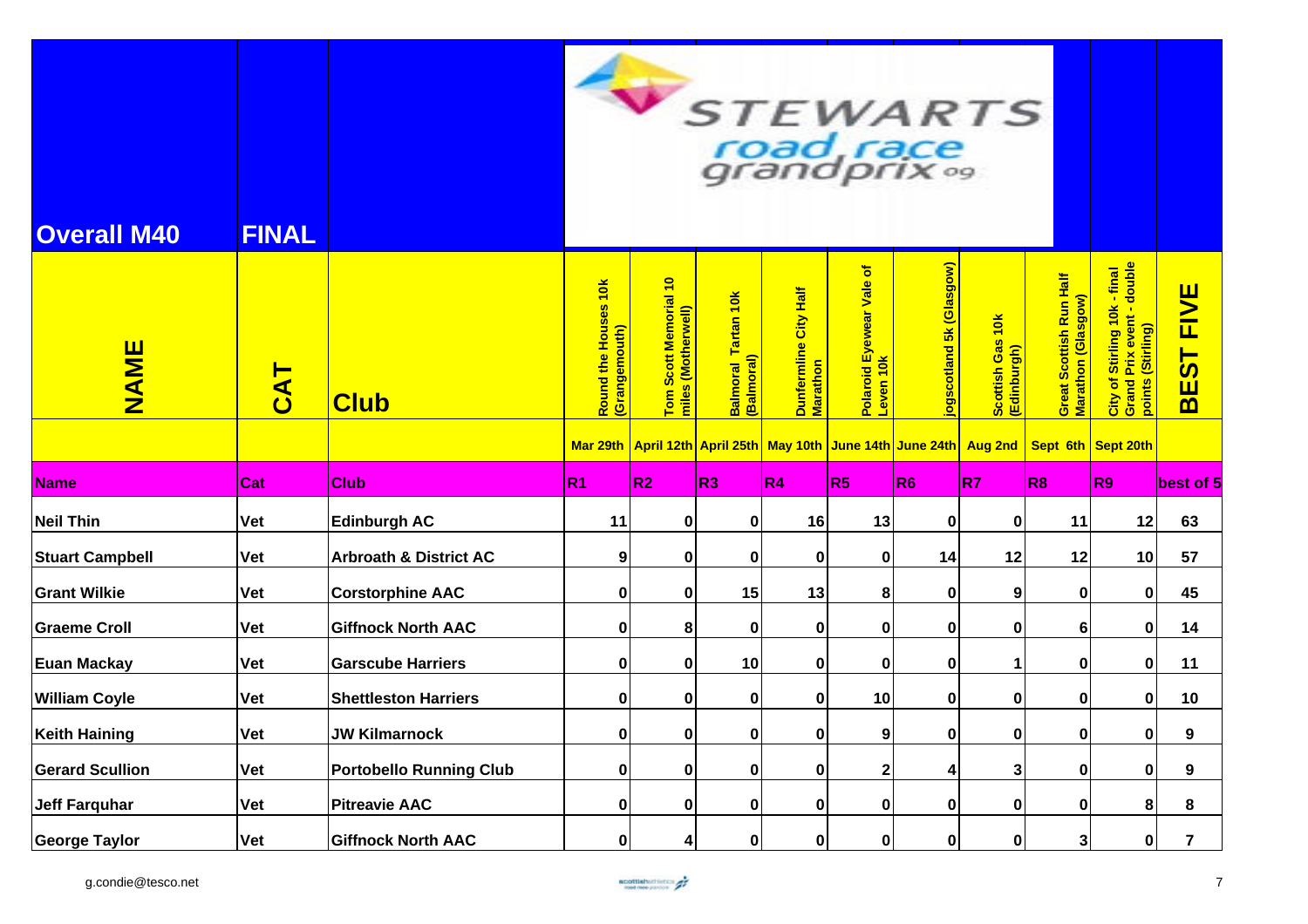| <b>Frank Boyne</b>       | <b>Vet</b> | <b>Aberdeen AAC</b>                | 0 | $\bf{0}$ | $\mathbf 0$  | 0 | 0 | $\bf{0}$ | 7 | 0 | $\pmb{0}$   | $\overline{7}$ |
|--------------------------|------------|------------------------------------|---|----------|--------------|---|---|----------|---|---|-------------|----------------|
| David Jamieson           | <b>Vet</b> | <b>VP-Glasgow AC</b>               | 0 | 0        | $\mathbf 0$  | 7 | 0 | 0        | 0 | 0 | 0           | $\overline{7}$ |
| <b>Gary Walker</b>       | <b>Vet</b> | <b>Metro Aberdeen Running Club</b> | 0 | 0        | 6            | 0 | 0 | 0        | 0 | 0 | 0           | 6              |
| <b>Tony McKnight</b>     | <b>Vet</b> | <b>Irvine AC</b>                   | 0 | 0        | 0            | 0 | 0 | 5        | 0 | 0 | $\bf{0}$    | $5\phantom{1}$ |
| <b>Ivor Normand</b>      | <b>Vet</b> | <b>Hunters Bog Trotters</b>        | 0 | 0        | 5            | 0 | 0 | 0        | 0 | 0 | 0           | $5\phantom{1}$ |
| <b>David Armour</b>      | Vet        | <b>Central AC</b>                  | 0 | 5        | 0            | 0 | 0 | 0        | 0 | 0 | 0           | 5              |
| <b>Roger Alsop</b>       | <b>Vet</b> | <b>Herne Hill Harriers</b>         | 4 | 0        | 0            | 0 | 0 | 0        | 0 | 0 | $\bf{0}$    | 4              |
| <b>Peter Jennings</b>    | <b>Vet</b> | <b>Metro Aberdeen Running Club</b> | 0 | $\bf{0}$ | 4            | 0 | 0 | 0        | 0 | 0 | 0           | 4              |
| <b>Paul Thompson</b>     | <b>Vet</b> | <b>Helensburgh AAC</b>             | 0 | 0        | 0            | 0 | 4 | 0        | 0 | 0 | 0           | 4              |
| <b>Mike Stewart</b>      | <b>Vet</b> | <b>Keith &amp; District AAC</b>    | 3 | 0        | 0            | 0 | 0 | 0        | 0 | 0 | $\bf{0}$    | 3              |
| lain Mackay              | <b>Vet</b> | <b>Stornoway Running &amp; AC</b>  | 0 | 0        | 3            | 0 | 0 | 0        | 0 | 0 | $\mathbf 0$ | 3              |
| lan Robert Johnston      | Vet        | <b>Carnegie Harriers</b>           | 0 | 0        | $\bf{0}$     | 2 | 0 | $\bf{0}$ | 0 | 0 | 0           | $\mathbf{2}$   |
| <b>Bobby Rossborough</b> | <b>Vet</b> | <b>Clydesdale Harriers</b>         | 0 | 0        | $\mathbf{2}$ | 0 | 0 | 0        | 0 | 0 | 0           | $\mathbf{2}$   |
| <b>James MacGregor</b>   | <b>Vet</b> | <b>Aberdeen AAC</b>                | 0 | 0        |              | 0 | 0 | 0        | 0 | 0 | $\mathbf 0$ | 1              |
| <b>Andrew James</b>      | <b>Vet</b> | <b>Carnegie Harriers</b>           | 0 | O        | 0            | 1 | 0 | $\bf{0}$ | 0 | 0 | $\mathbf 0$ |                |
| <b>Andrew Birnie</b>     | <b>Vet</b> | <b>Bellahouston Road Runners</b>   | 0 | 0        | $\bf{0}$     | 0 | 0 |          | 0 | 0 | 0           |                |

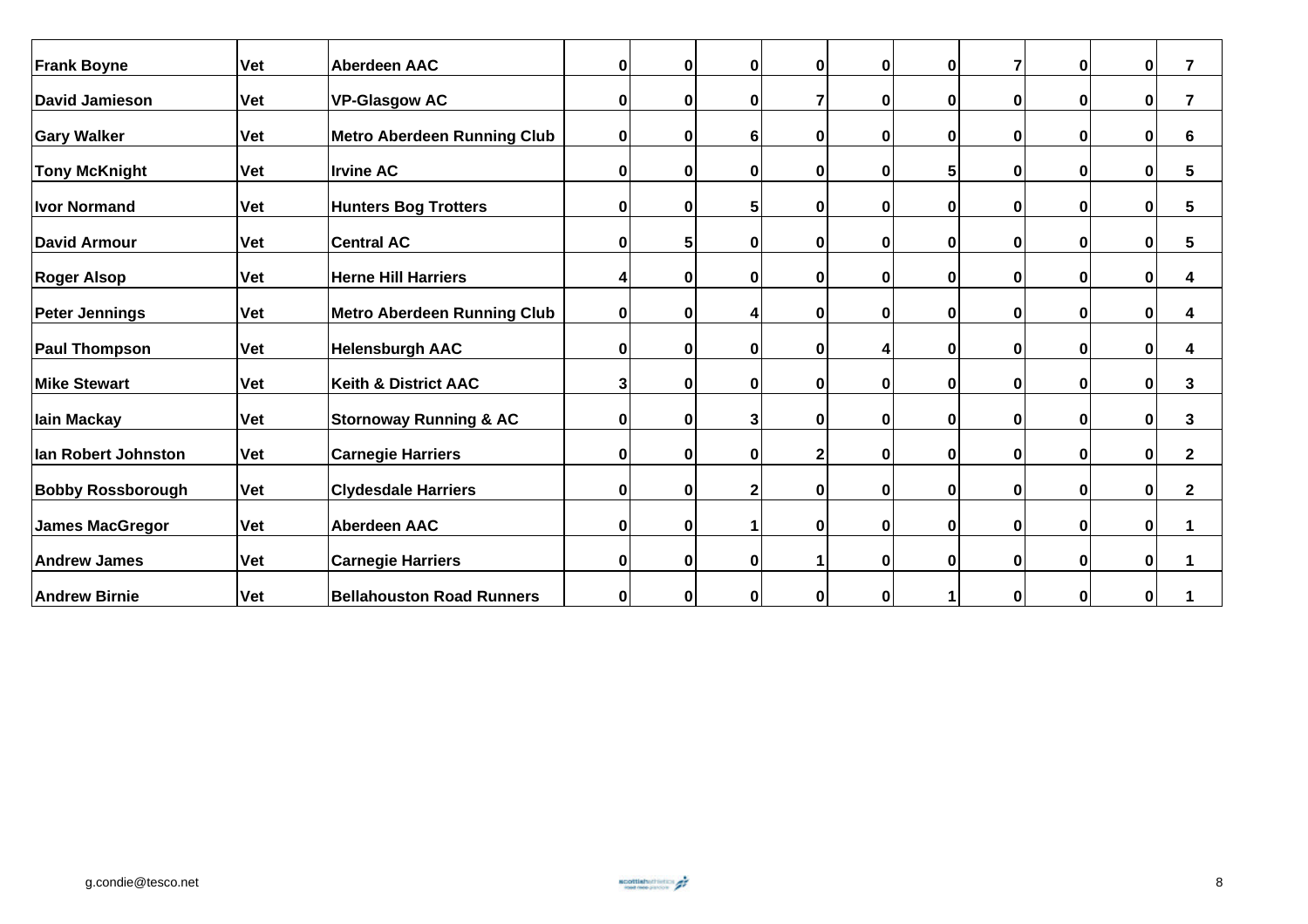

## **Overall Females FINAL**

| NAME<br><b>NAME</b>    | <b>CAT</b>    | <b>Club</b>              | 10k<br>Round the Houses<br>(Grangemouth)<br>Mar 29th | Tom Scott Memorial 10<br>miles (Motherwell) | $\frac{1}{10}$<br>Tartan<br>  <mark>Balmoral T</mark><br>  (Balmoral) | Dunfermline City Half<br>Marathon | Polaroid Eyewear Vale of<br>$\frac{1}{10}$<br>Leven<br>April 12th April 25th May 10th June 14th June 24th Aug 2nd | 5k (Glasgow)<br>poscotland | $\frac{1}{10}$<br>Gas<br><mark>Scottish Gas</mark><br>(Edinburgh) | Great Scottish Run Half<br>Marathon (Glasgow) | City of Stirling 10k - final<br>Grand Prix event - double<br>points (Stirling)<br>Sept 6th Sept 20th | <b>FIVE</b><br>$\overline{\mathbf{5}}$<br>Ш<br>$\overline{\mathbf{m}}$ |
|------------------------|---------------|--------------------------|------------------------------------------------------|---------------------------------------------|-----------------------------------------------------------------------|-----------------------------------|-------------------------------------------------------------------------------------------------------------------|----------------------------|-------------------------------------------------------------------|-----------------------------------------------|------------------------------------------------------------------------------------------------------|------------------------------------------------------------------------|
| <b>Name</b>            | Cat           | <b>Club</b>              | R <sub>1</sub>                                       | R <sub>2</sub>                              | R3                                                                    | R <sub>4</sub>                    | R <sub>5</sub>                                                                                                    | R6                         | R7                                                                | R <sub>8</sub>                                | R <sub>9</sub>                                                                                       | best of 5                                                              |
| <b>Toni McIntosh</b>   | <b>Senior</b> | <b>Ayr Seaforth AAC</b>  | 20                                                   | 20                                          | 20                                                                    | 20                                | 20                                                                                                                | 20                         | 16                                                                | 20                                            | 40                                                                                                   | 120                                                                    |
| <b>Alison Docherty</b> | <b>Senior</b> | <b>Central AC</b>        | 0                                                    | 19                                          | $\bf{0}$                                                              | $\bf{0}$                          | 18                                                                                                                | 19                         | 19                                                                | 19                                            | 38                                                                                                   | 114                                                                    |
| <b>Morgan Murphy</b>   | <b>Senior</b> | <b>Fife AC</b>           | 15                                                   | 18                                          | 18                                                                    | 0                                 | 17                                                                                                                | 0                          | 18                                                                | 18                                            | 34                                                                                                   | 106                                                                    |
| <b>Niamh Devlin</b>    | <b>Senior</b> | <b>Edinburgh AC</b>      | 17                                                   | 0                                           | 0                                                                     | 19                                | 19                                                                                                                | 18                         | 14                                                                | $\mathbf{0}$                                  | 30                                                                                                   | 103                                                                    |
| <b>Helen Sharpe</b>    | Senior        | <b>Fife AC</b>           | 13                                                   | 0                                           | 0                                                                     | 18                                | 0                                                                                                                 | 0                          | 17                                                                | 14                                            | 32                                                                                                   | 94                                                                     |
| <b>Jill Knowles</b>    | <b>Senior</b> | <b>VP-Glasgow AC</b>     | 14                                                   | 17                                          | $\bf{0}$                                                              | $\mathbf 0$                       | 0                                                                                                                 | 13                         | 15                                                                | 0                                             | 28                                                                                                   | 87                                                                     |
| Julia Henderson        | <b>Senior</b> | <b>Helensburgh AAC</b>   | 0                                                    | 16                                          | 17                                                                    | 17                                | 14                                                                                                                | 12                         | 0                                                                 | $\mathbf{0}$                                  | 22                                                                                                   | 86                                                                     |
| <b>Elaine Davies</b>   | <b>Senior</b> | <b>Edinburgh AC</b>      | $\bf{0}$                                             | 14                                          | $\bf{0}$                                                              | 16                                | 11                                                                                                                | 10                         | 11                                                                | 3                                             |                                                                                                      | 62                                                                     |
| <b>Alison Winship</b>  | <b>Senior</b> | <b>Garscube Harriers</b> |                                                      | 0                                           | 14                                                                    | 0                                 | 0                                                                                                                 | 0                          | 13                                                                | 13                                            | 14                                                                                                   | 61                                                                     |

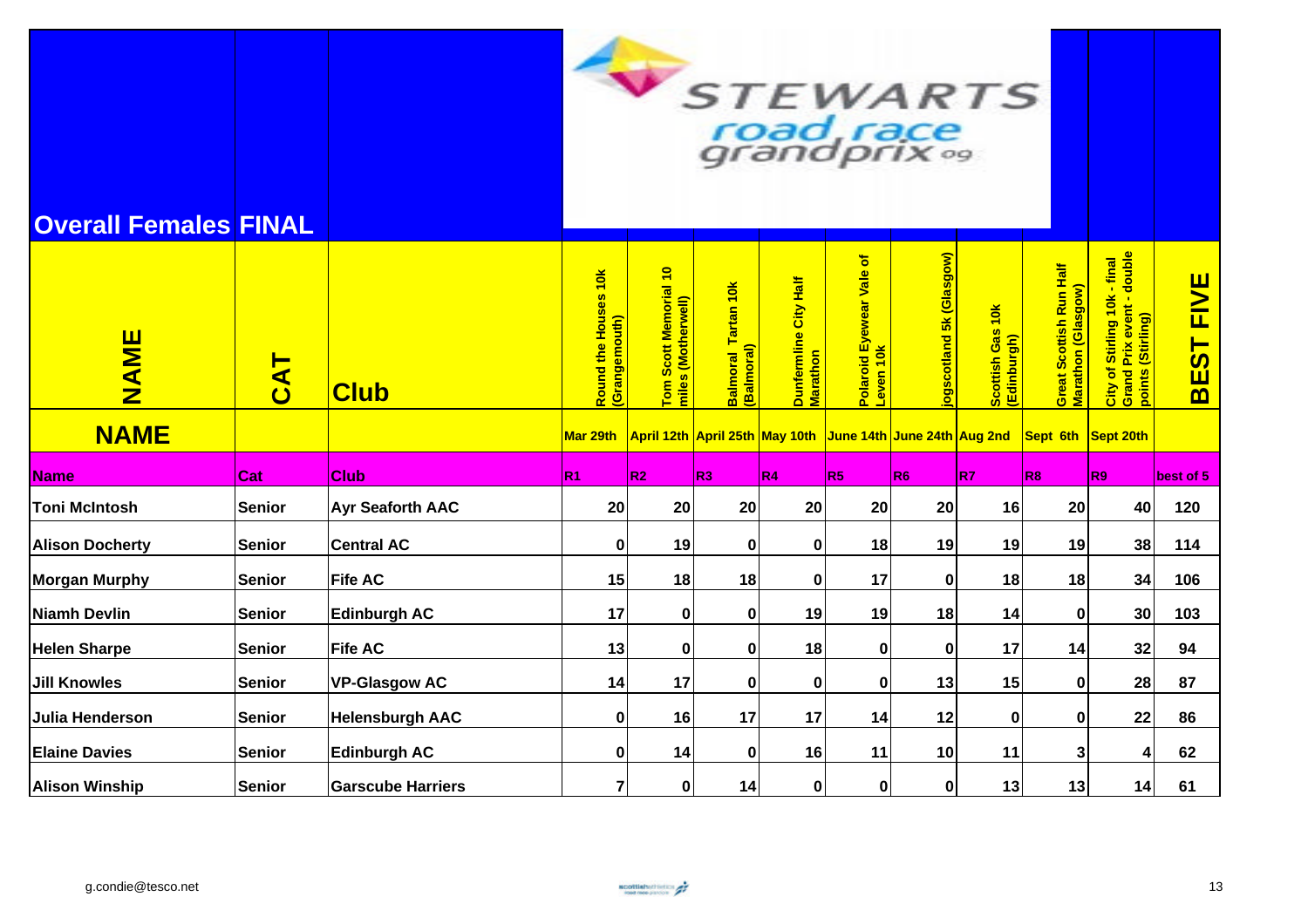| <b>Fiona Thompson</b>        | <b>Senior</b> | <b>Central AC</b>                  | 11       | $\bf{0}$    | 16          | $\mathbf 0$ | 13        | 17             | 0            | 0           | 0            | 57 |
|------------------------------|---------------|------------------------------------|----------|-------------|-------------|-------------|-----------|----------------|--------------|-------------|--------------|----|
| <b>Hazel Dean</b>            | Vet           | <b>Central AC</b>                  | 3        | 11          | 0           | 10          | 10        | 11             | 0            | 4           | 12           | 54 |
| <b>Claire Heasman</b>        | <b>Senior</b> | <b>Helensburgh AAC</b>             | 0        | $\mathbf 0$ | 0           | 14          | 6         | 6              | 10           |             | 16           | 52 |
| <b>Jennifer MacLean</b>      | <b>Senior</b> | <b>Edinburgh AC</b>                | 0        | $\pmb{0}$   | 0           | 0           | 0         | $\pmb{0}$      | 0            | 0           | 36           | 36 |
| <b>Claire V McArthur</b>     | <b>Senior</b> | <b>Unattached</b>                  | 12       | $\pmb{0}$   | $\mathbf 0$ | $\mathbf 0$ | 0         | 8              | $\bf{0}$     | 16          | 0            | 36 |
| <b>Leanne Hamilton</b>       | <b>Senior</b> | <b>Kilbarchan AAC</b>              | 0        | $\mathbf 0$ | 0           | 0           | 16        | $\pmb{0}$      | 0            | 17          | 0            | 33 |
| <b>Joanne Thom</b>           | <b>Senior</b> | <b>Edinburgh AC</b>                | 0        | 0           | 0           | 15          | 0         | 0              | 12           | 5           | 0            | 32 |
| <b>Erica Christie</b>        | <b>Vet</b>    | <b>Bellahouston Harriers</b>       | 0        | 10          | 0           | 0           | 9         | 1              | 0            | 8           | 0            | 28 |
| <b>Shona Donnelly</b>        | <b>Vet</b>    | <b>Bellahouston Road Runners</b>   | 0        | $\mathbf 0$ | 0           | $\mathbf 0$ | 7         | $\overline{7}$ | 5            | 0           | 8            | 27 |
| <b>Clare Gemmell</b>         | <b>Vet</b>    | <b>Springburn Harriers</b>         | 0        | $\mathbf 0$ | 0           | $\mathbf 0$ | 12        | 15             | 0            | $\mathbf 0$ | 0            | 27 |
| <b>Kathryn Scott</b>         | Vet           | <b>Clydesdale Harriers</b>         | $\bf{0}$ | 9           | 9           | 0           | 8         | 0              | 0            | 0           | 0            | 26 |
| <b>Chichi Guly</b>           | Senior        | <b>Shettleston Harriers</b>        | 0        | $\mathbf 0$ | 0           | $\mathbf 0$ | 0         | $\pmb{0}$      | 0            | $\mathbf 0$ | 26           | 26 |
| <b>Jennifer Emsley</b>       | <b>Senior</b> | <b>Central AC</b>                  | 0        | $\mathbf 0$ | 0           | 0           | 0         | 0              | 0            | 0           | 24           | 24 |
| <b>Louise Beveridge</b>      | <b>Senior</b> | <b>Metro Aberdeen Running Club</b> | 0        | 12          | 0           | 0           | 0         | 0              | 0            | 10          | 0            | 22 |
| <b>Michelle Hetherington</b> | <b>Vet</b>    | <b>Helensburgh AAC</b>             | 5        | 15          | 0           | 0           | 0         | $\bf{0}$       | $\mathbf 0$  | 0           | $\mathbf 0$  | 20 |
| <b>Hayley Haining</b>        | Senior        | Kilbarchan AAC                     | 0        | $\pmb{0}$   | 0           | 0           | 0         | 0              | 20           | 0           | 0            | 20 |
| <b>Beryl Junnier</b>         | <b>Vet</b>    | <b>Wee County Harriers</b>         | $\bf{0}$ | $\pmb{0}$   | 0           | 0           | 0         | $\pmb{0}$      | 0            | $\mathbf 0$ | 20           | 20 |
| <b>Melissa Whyte</b>         | <b>Vet</b>    | <b>Inverness Harriers AAC</b>      | $\bf{0}$ | $\pmb{0}$   | 19          | $\mathbf 0$ | 0         | $\pmb{0}$      | 0            | 0           | 0            | 19 |
| <b>Lindsay MacNeill</b>      | <b>Senior</b> | <b>Shettleston Harriers</b>        | 19       | $\mathbf 0$ | 0           | $\mathbf 0$ | 0         | $\pmb{0}$      | 0            | $\pmb{0}$   | 0            | 19 |
| <b>Jennifer Telford</b>      | <b>Senior</b> | 0                                  | 0        | 8           | 0           | 0           | 0         | $\mathbf{2}$   | 7            | 0           | 2            | 19 |
| <b>Angela Howe</b>           | <b>Senior</b> | <b>Fife AC</b>                     | 9        | 0           | 0           | 0           | $\pmb{0}$ | $\mathbf 0$    | $\mathbf 0$  | $\bf{0}$    | 10           | 19 |
| <b>Judith Turner</b>         | Senior        | <b>Carnegie Harriers</b>           | 0        | 0           | $\pmb{0}$   | 0           | $\pmb{0}$ | $\pmb{0}$      | $\mathbf{0}$ | $\pmb{0}$   | 18           | 18 |
| <b>Collette Fagan</b>        | <b>Senior</b> | <b>VP-Glasgow AC</b>               | 18       | 0           | 0           | $\mathbf 0$ | 0         | $\mathbf 0$    | $\mathbf 0$  | $\mathbf 0$ | $\mathbf 0$  | 18 |
| Nicola Meekin                | <b>Senior</b> | <b>Lochaber AC</b>                 | 16       | 0           | 0           | 0           | 0         | $\mathbf 0$    | 0            | $\pmb{0}$   | $\mathbf{0}$ | 16 |

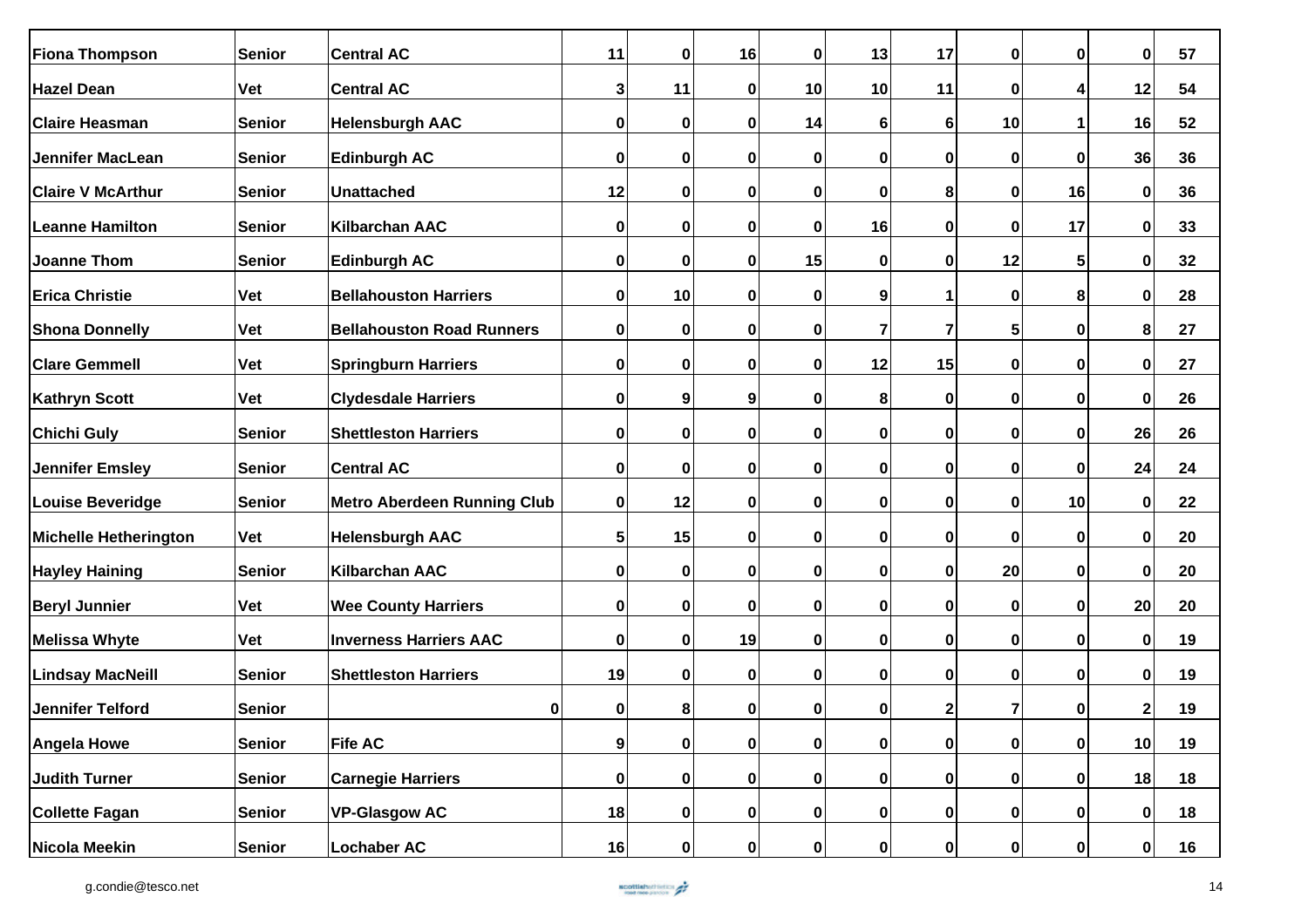| <b>Iona Robertson</b>     | <b>Senior</b> | <b>Bellahouston Road Runners</b>      | 0         | $\bf{0}$    | 0        | $\bf{0}$    | $\bf{0}$ | 16               | 0 | 0           | 0 | 16 |
|---------------------------|---------------|---------------------------------------|-----------|-------------|----------|-------------|----------|------------------|---|-------------|---|----|
| <b>Megan Crawford</b>     | Senior        | <b>St Andrews University CCC</b>      | $\pmb{0}$ | $\mathbf 0$ | 15       | 0           | 0        | $\pmb{0}$        | 0 | 0           | 0 | 15 |
| <b>Kirsty Husband</b>     | <b>Vet</b>    | <b>Garscube Harriers</b>              | 0         | $\mathbf 0$ | 0        | $\mathbf 0$ | 15       | $\mathbf 0$      | 0 | $\mathbf 0$ | 0 | 15 |
| <b>Issy Menzies</b>       | <b>Senior</b> | <b>Aldershot Farnham and District</b> | 0         | $\bf{0}$    | 0        | 0           | $\bf{0}$ | $\pmb{0}$        | 0 | 15          | 0 | 15 |
| <b>Frances Florence</b>   | <b>Vet</b>    | <b>Springburn Harriers</b>            | 1         | 13          | 0        | 0           | 0        | 0                | 0 | 0           | 0 | 14 |
| <b>Emma Birnie</b>        | Senior        | <b>Bellahouston Road Runners</b>      | 0         | $\mathbf 0$ | 0        | 0           | $\bf{0}$ | 14               | 0 | 0           | 0 | 14 |
| <b>Susan Thomson</b>      | Senior        | <b>Fife AC</b>                        | 0         | 0           | 0        | 13          | $\bf{0}$ | 0                | 0 | 0           | 0 | 13 |
| <b>Rhona Buchan</b>       | <b>Vet</b>    | <b>Aberdeen AAC</b>                   | $\bf{0}$  | $\mathbf 0$ | 13       | $\mathbf 0$ | $\bf{0}$ | $\pmb{0}$        | 0 | 0           | 0 | 13 |
| <b>Sarah Blake</b>        | <b>Senior</b> | <b>Penicuik Harriers</b>              | 0         | $\mathbf 0$ | 12       | $\mathbf 0$ | $\bf{0}$ | $\pmb{0}$        | 0 | 0           | 0 | 12 |
| <b>Fiona Rudkin</b>       | <b>Senior</b> | <b>Aberdeen AAC</b>                   | 2         | $\bf{0}$    | 10       | 0           | $\bf{0}$ | 0                | 0 | 0           | 0 | 12 |
| Deborah Gray              | Senior        | <b>Bellahouston Road Runners</b>      | $\bf{0}$  | 0           | 0        | 0           | $\bf{0}$ | 0                | 0 | 12          | 0 | 12 |
| <b>Ashleigh Stewart</b>   | Senior        | <b>Dundee Road Runners AC</b>         | 0         | $\mathbf 0$ | 0        | 12          | 0        | 0                | 0 | 0           | 0 | 12 |
| <b>Siobhan Prise</b>      | Senior        | <b>Aberdeen AAC</b>                   | 0         | $\mathbf 0$ | 11       | 0           | 0        | $\mathbf 0$      | 0 | 0           | 0 | 11 |
| <b>Linda James</b>        | <b>Vet</b>    | <b>Carnegie Harriers</b>              | 0         | $\bf{0}$    | 0        | 11          | $\bf{0}$ | $\bf{0}$         | 0 | 0           | 0 | 11 |
| <b>Kim Threadgall</b>     | <b>Senior</b> | <b>Edinburgh AC</b>                   | $\pmb{0}$ | $\pmb{0}$   | 0        | $\mathbf 0$ | $\bf{0}$ | $\pmb{0}$        | 0 | 11          | 0 | 11 |
| <b>Ruth Joss</b>          | Senior        | <b>Giffnock North AAC</b>             | 10        | $\bf{0}$    | 0        | $\bf{0}$    | 0        | 0                | 0 | $\mathbf 0$ | 0 | 10 |
| Rebecca Johnson           | Senior        | <b>Bellahouston Road Runners</b>      | 0         | 0           | 0        | 0           | $\bf{0}$ | 0                | 0 | 9           | 0 | 9  |
| <b>Marietta Beal</b>      | Senior        | <b>Edinburgh AC</b>                   | $\pmb{0}$ | $\pmb{0}$   | 0        | $\mathbf 0$ | $\bf{0}$ | $\mathbf 0$      | 9 | $\mathbf 0$ | 0 | 9  |
| <b>Isabel M McDonald</b>  | Vet           | <b>Metro Aberdeen Running Club</b>    | 0         | $\mathbf 0$ | 0        | 9           | $\bf{0}$ | $\pmb{0}$        | 0 | $\mathbf 0$ | 0 | 9  |
| <b>Claire Thompson</b>    | Senior        | <b>Bellahouston Road Runners</b>      | 0         | $\mathbf 0$ | 0        | 0           | $\bf{0}$ | $\boldsymbol{9}$ | 0 | 0           | 0 | 9  |
| <b>Lyndsey Fraser</b>     | <b>Senior</b> | <b>Edinburgh AC</b>                   | 0         | $\pmb{0}$   | $\bf{0}$ | $\mathbf 0$ | 0        | $\pmb{0}$        | 8 | $\mathbf 0$ | 0 | 8  |
| <b>Jennifer MacMaster</b> | Senior        | <b>Fife AC</b>                        | 0         | 0           | 8        | $\mathbf 0$ | 0        | $\mathbf 0$      | 0 | 0           | 0 | 8  |
| Donna Finlayson           | <b>Senior</b> | <b>VP-Glasgow AC</b>                  | 8         | 0           | 0        | $\mathbf 0$ | 0        | 0                | 0 | 0           | 0 | 8  |
| <b>Beverley Dodgson</b>   | <b>Senior</b> | <b>Harmeny AC</b>                     | 0         | $\pmb{0}$   | 0        | 8           | 0        | $\pmb{0}$        | 0 | 0           | 0 | 8  |

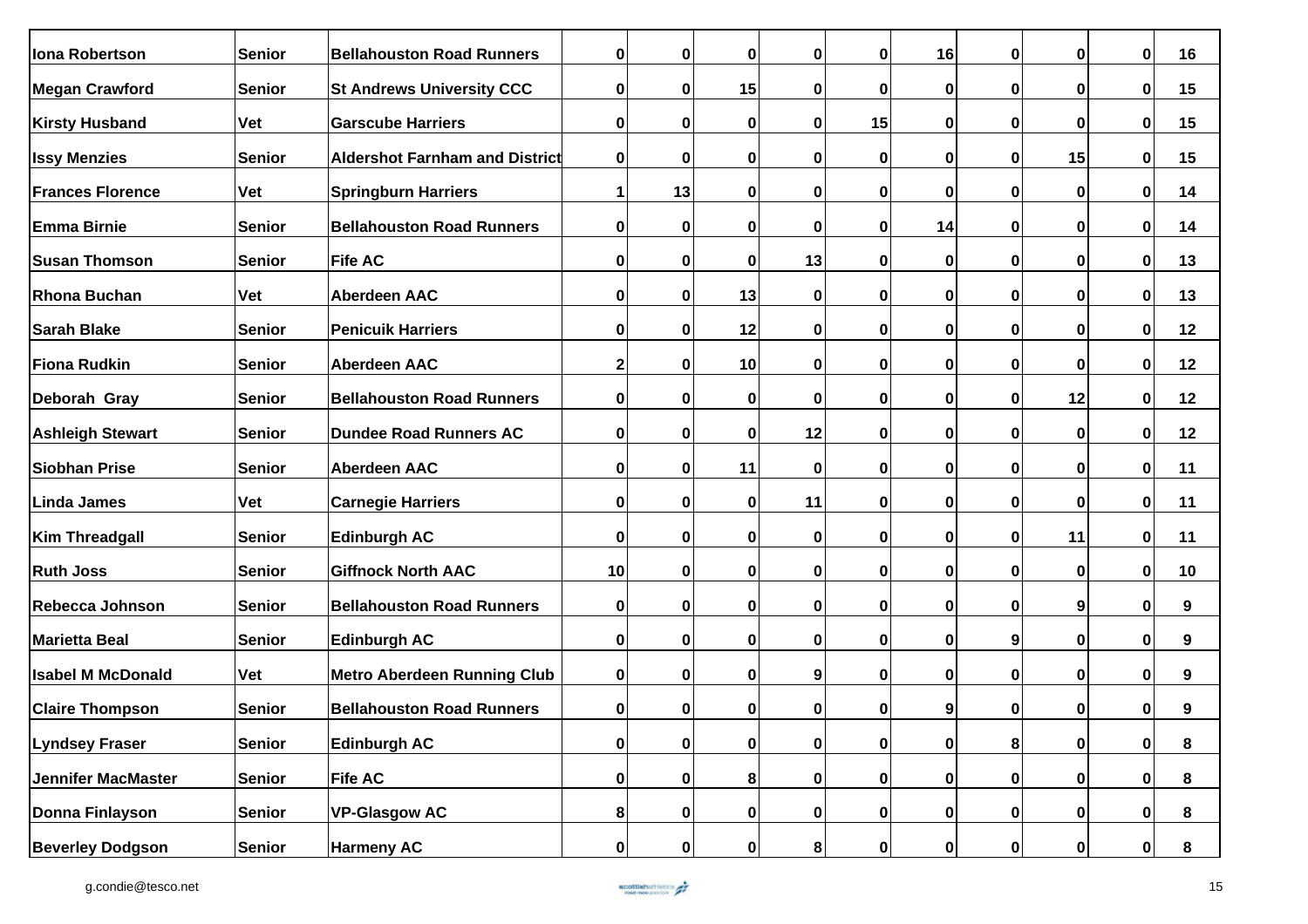| <b>Susan Johnston</b>      | <b>Vet</b>    | <b>Corstorphine AAC</b>              | $\pmb{0}$   | $\mathbf 0$     | 7                | $\pmb{0}$    | 0                | 0           | 0                | $\pmb{0}$   | $\pmb{0}$ | $\overline{7}$  |
|----------------------------|---------------|--------------------------------------|-------------|-----------------|------------------|--------------|------------------|-------------|------------------|-------------|-----------|-----------------|
| <b>Mary McCutcheon</b>     | <b>Vet</b>    | <b>Giffnock North AAC</b>            | 0           | $\bf{0}$        | $\mathbf 0$      | $\bf{0}$     | $\bf{0}$         | $\bf{0}$    | 0                | 7           | $\pmb{0}$ | 7               |
| <b>Marie McChord</b>       | <b>Vet</b>    | <b>Kirkintilloch Olympians</b>       | 0           | $\overline{7}$  | $\mathbf 0$      | $\bf{0}$     | 0                | 0           | 0                | $\pmb{0}$   | 0         | 7               |
| <b>Ann Hood</b>            | <b>Senior</b> | <b>Edinburgh AC</b>                  | 0           | $\bf{0}$        | $\mathbf 0$      | 7            | 0                | 0           | 0                | 0           | 0         | 7               |
| <b>Yvonne Hamilton</b>     | Senior        | <b>Giffnock North AAC</b>            | $\pmb{0}$   | $6\phantom{1}6$ | $\mathbf 0$      | 0            | 0                | 0           | 0                | $\pmb{0}$   | $\bf{0}$  | 6               |
| <b>Rachel Drummond</b>     | <b>Senior</b> | <b>Unattached</b>                    | 0           | $\bf{0}$        | $\mathbf 0$      | 6            | 0                | 0           | 0                | $\pmb{0}$   | $\bf{0}$  | 6               |
| Lorraine Gribben           | <b>Senior</b> | <b>Kilbarchan AAC</b>                | 0           | $\bf{0}$        | 0                | 0            | 0                | 0           | 0                | 6           | $\bf{0}$  | 6               |
| Kristin Henderson          | <b>Vet</b>    | <b>Central AC</b>                    | 0           | 0               | 6                | 0            | 0                | 0           | 0                | 0           | 0         | 6               |
| Karlyn Forsyth             | Senior        | <b>Bellahouston Road Runners</b>     | 0           | $5\phantom{.0}$ | $\mathbf 0$      | $\bf{0}$     | 1                | 0           | 0                | $\pmb{0}$   | 0         | 6               |
| <b>Jane Simpson</b>        | <b>Senior</b> | <b>Bellahouston Road Runners</b>     | $\pmb{0}$   | $\mathbf 0$     | $\mathbf 0$      | $\mathbf 0$  | $\bf{0}$         | 4           | 0                | 2           | $\bf{0}$  | 6               |
| <b>Hayley Ovens</b>        | <b>Senior</b> | <b>Edinburgh AC</b>                  | 6           | 0               | $\mathbf 0$      | 0            | 0                | 0           | 0                | 0           | $\pmb{0}$ | 6               |
| <b>Fionn Nairn</b>         | <b>Vet</b>    | <b>Haddington East Lothian Pacen</b> | $\mathbf 0$ | $\mathbf 0$     | $\mathbf 0$      | $\mathbf 0$  | $\bf{0}$         | $\bf{0}$    | 0                | $\bf{0}$    | 6         | 6               |
| <b>Claire McCracken</b>    | <b>Senior</b> | <b>VP-Glasgow AC</b>                 | $\pmb{0}$   | $\bf{0}$        | 0                | 0            | 0                | 0           | 6                | 0           | 0         | 6               |
| Yulia Uzunova              | <b>Senior</b> | <b>Glasgow University Hare and H</b> | $\mathbf 0$ | $\bf{0}$        | 0                | 0            | 5                | 0           | 0                | 0           | 0         | 5               |
| <b>Moira Nicol</b>         | <b>Vet</b>    | <b>Ferranti AAC</b>                  | $\pmb{0}$   | $\bf{0}$        | $\mathbf 0$      | 5            | 0                | 0           | 0                | 0           | 0         | 5               |
| <b>Corrie Roberts</b>      | Senior        | <b>Corstorphine AAC</b>              | 0           | $\mathbf 0$     | 5                | $\mathbf 0$  | 0                | $\mathbf 0$ | 0                | $\mathbf 0$ | $\bf{0}$  | $5\phantom{.0}$ |
| <b>Claire Wharton</b>      | <b>Vet</b>    | <b>Bellahouston Road Runners</b>     | $\pmb{0}$   | $\mathbf 0$     | $\mathbf 0$      | $\mathbf 0$  | $\bf{0}$         | 5           | 0                | $\mathbf 0$ | $\bf{0}$  | 5               |
| <b>Sarah-Jane Pickett</b>  | <b>Senior</b> | <b>Central AC</b>                    | 4           | 0               | 0                | $\bf{0}$     | 0                | 0           | 0                | 0           | 0         | 4               |
| <b>Pauline Wright</b>      | <b>Senior</b> | <b>Bellahouston Road Runners</b>     | $\mathbf 0$ | 4               | $\mathbf 0$      | $\bf{0}$     | 0                | 0           | 0                | 0           | 0         | 4               |
| <b>Marion Kelly</b>        | <b>Senior</b> | <b>Garscube Harriers</b>             | 0           | $\bf{0}$        | 0                | 0            | 4                | 0           | 0                | 0           | 0         | 4               |
| <b>Katie Whitehouse</b>    | <b>Vet</b>    | <b>Central AC</b>                    | $\pmb{0}$   | $\mathbf 0$     | $\boldsymbol{0}$ | $\bf{0}$     | 0                | $\bf{0}$    | 4                | $\bf{0}$    | $\pmb{0}$ | 4               |
| Jo Kirby                   | <b>Senior</b> | <b>Corstorphine AAC</b>              | $\pmb{0}$   | $\mathbf 0$     | 4                | $\bf{0}$     | 0                | $\bf{0}$    | $\boldsymbol{0}$ | $\bf{0}$    | $\pmb{0}$ | 4               |
| <b>Isabella Carmichael</b> | <b>Vet</b>    | <b>Kinross Road Runners</b>          | 0           | $\mathbf{0}$    | $\mathbf 0$      | 4            | 0                | $\bf{0}$    | 0                | 0           | 0         | 4               |
| Silke Loehndorf            | <b>Vet</b>    | <b>Greenock Glenpark Harriers</b>    | 0           | $\mathbf{0}$    | 0                | $\mathbf{3}$ | $\boldsymbol{0}$ | $\bf{0}$    | $\boldsymbol{0}$ | $\bf{0}$    | 0         | 3               |

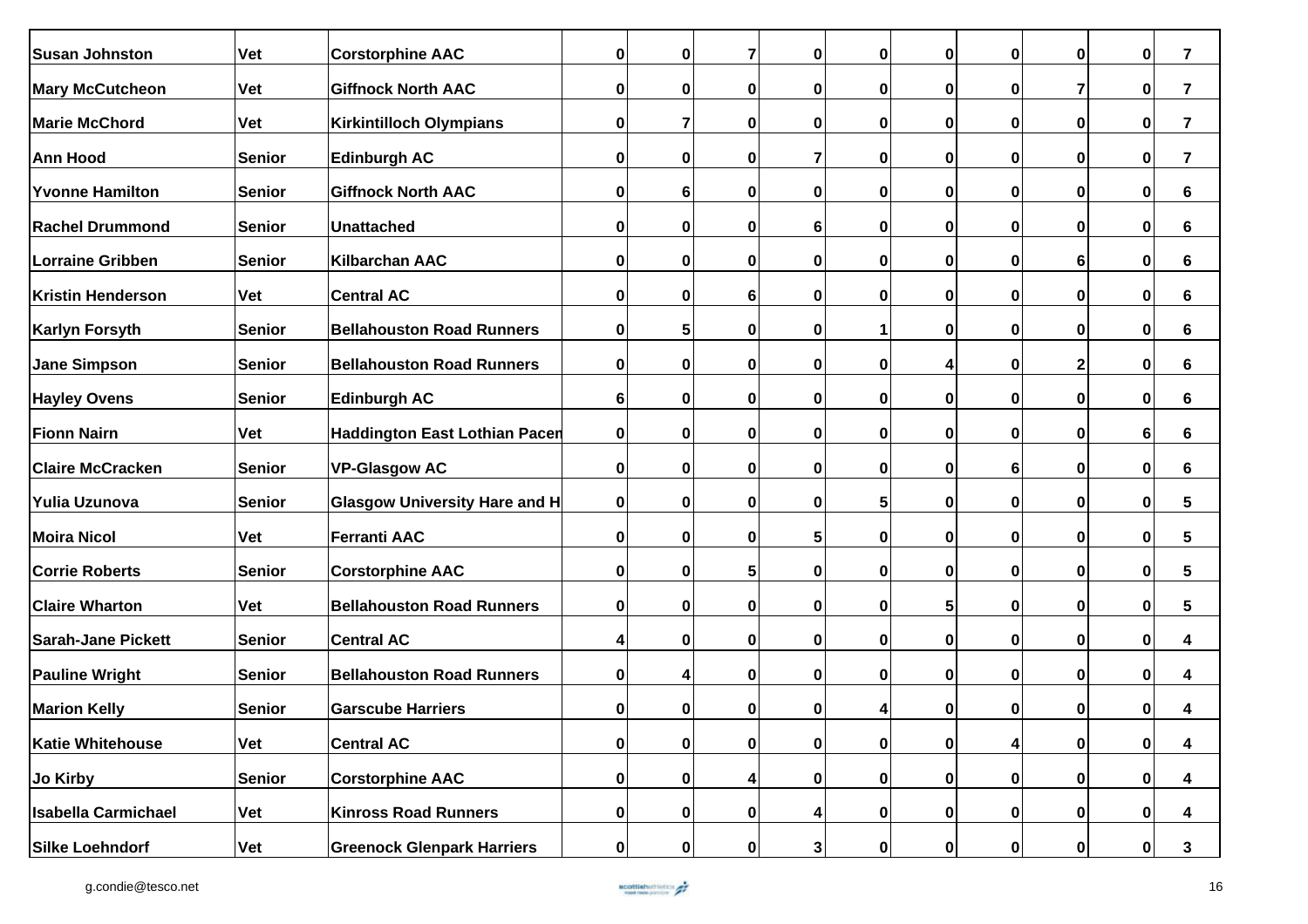| <b>Kate Weldon</b>       | Senior        | ∣Unattached                       |   | $\mathbf{0}$ |   | 0 | 0            | 0        | 0 | 0 | 3            |
|--------------------------|---------------|-----------------------------------|---|--------------|---|---|--------------|----------|---|---|--------------|
| <b>Emily Pollock</b>     | <b>Senior</b> | <b>Greenock Glenpark Harriers</b> |   |              |   |   |              |          | O | 0 | 3            |
| <b>Debbie Savage</b>     | Senior        | <b>Helensburgh AAC</b>            |   |              |   | 0 | 0            | $\Omega$ | 0 | 0 | 3            |
| <b>Claire Montgomery</b> | <b>Senior</b> |                                   |   | $\mathbf{0}$ | 0 |   | 0            | 0        | 0 | 0 | 3            |
| <b>Claire Gilchrist</b>  | <b>Vet</b>    | Ferranti AAC                      |   | 0            |   |   | 0            |          | O | 0 | 3            |
| <b>Margie Leitch</b>     | <b>Vet</b>    | <b>Harmeny AC</b>                 |   | ŋ            |   | ი | 0            |          | 0 | 0 | 2            |
| <b>Mairi Paterson</b>    | <b>Vet</b>    | Unattached                        |   | $\mathbf{0}$ | n | 0 | $\mathbf{0}$ | 0        | 0 | 0 | 2            |
| Li Wang                  | <b>Vet</b>    | <b>Giffnock North AAC</b>         | O |              |   | 0 | 0            | 0        | 0 | 0 | $\mathbf{2}$ |
| Julia Drewer             | Senior        | <b>Ferranti AAC</b>               |   |              |   |   | 0            |          | 0 | 0 | 2            |
| <b>Kate Todd</b>         | <b>Vet</b>    | Kilmarnock H&AC                   |   |              |   | O | $\mathbf{0}$ |          | 0 | 0 |              |

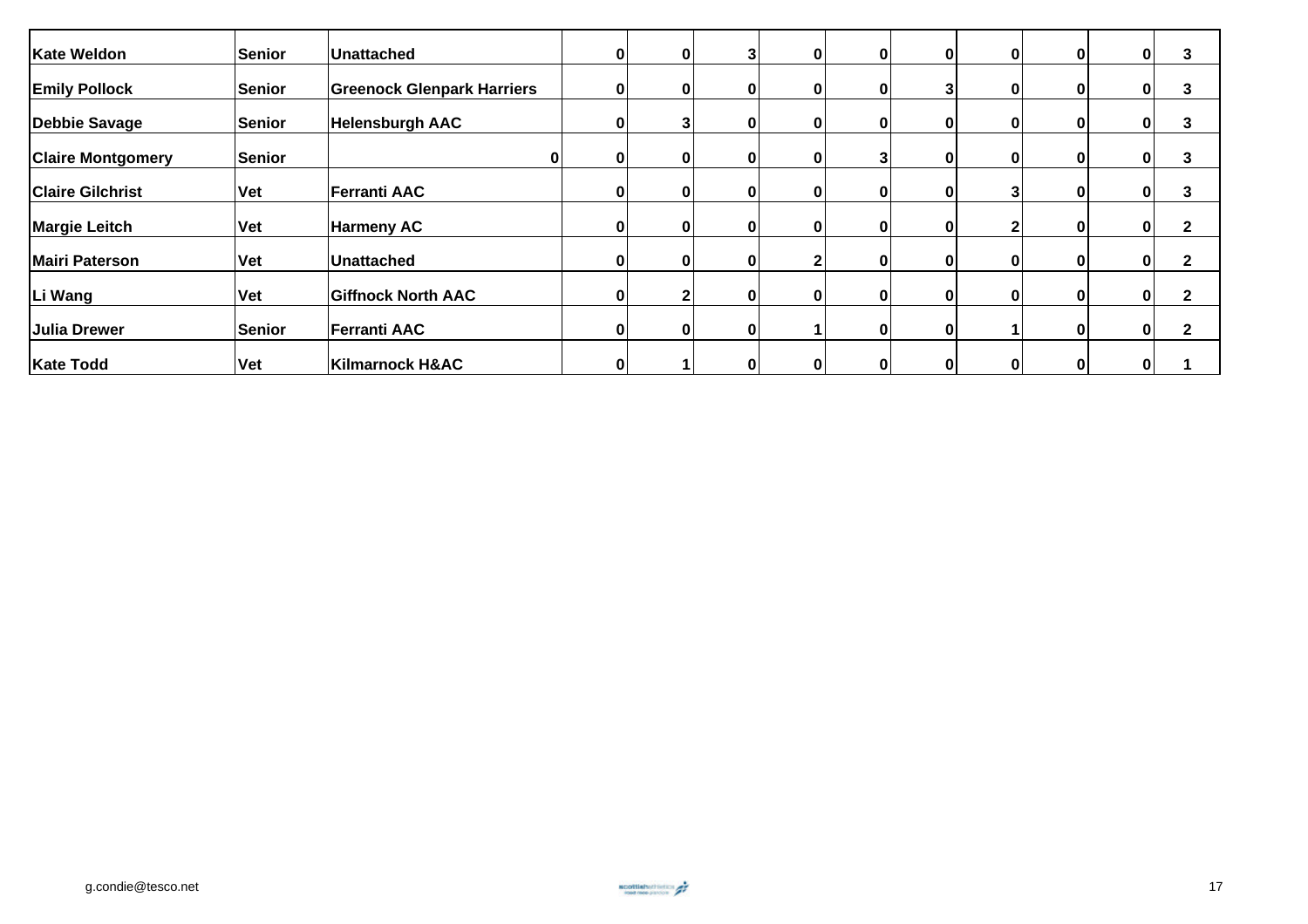| <b>Overall F40</b>           | <b>FINAL</b>   | $\sqrt{2}$<br><b>STEWARTS</b><br>road race<br>grandprix% |                                      |                                             |                                   |                                   |                                                            |                         |                                                            |                                               |                                                                                |                            |
|------------------------------|----------------|----------------------------------------------------------|--------------------------------------|---------------------------------------------|-----------------------------------|-----------------------------------|------------------------------------------------------------|-------------------------|------------------------------------------------------------|-----------------------------------------------|--------------------------------------------------------------------------------|----------------------------|
| <b>NAME</b>                  | $\overline{A}$ | <b>Club</b>                                              | Round the Houses 10k<br>Grangemouth) | Tom Scott Memorial 10<br>miles (Motherwell) | Balmoral Tartan 10k<br>(Balmoral) | Dunfermline City Half<br>Marathon | Polaroid Eyewear Vale of<br>Leven 10k                      | ogscotland 5k (Glasgow) | $\frac{1}{10}$<br><mark>Scottish Gas</mark><br>(Edinburgh) | Great Scottish Run Half<br>Marathon (Glasgow) | City of Stirling 10k - final<br>Grand Prix event - double<br>points (Stirling) | <b>FIVE</b><br><b>BEST</b> |
|                              |                |                                                          | Mar 29th                             |                                             |                                   |                                   | April 12th April 25th May 10th June 14th June 24th Aug 2nd |                         |                                                            | Sept 6th Sept 20th                            |                                                                                |                            |
| <b>Name</b>                  | Cat            | <b>Club</b>                                              | R <sub>1</sub>                       | R2                                          | R <sub>3</sub>                    | R <sub>4</sub>                    | R <sub>5</sub>                                             | R <sub>6</sub>          | R7                                                         | R <sub>8</sub>                                | R9                                                                             | best of 5                  |
| <b>Hazel Dean</b>            | <b>Vet</b>     | <b>Central AC</b>                                        | 3                                    | 11                                          | 0                                 | 10                                | 10                                                         | 11                      | $\mathbf 0$                                                | 4                                             | 12                                                                             | 54                         |
| <b>Erica Christie</b>        | <b>Vet</b>     | <b>Bellahouston Harriers</b>                             | $\mathbf 0$                          | 10                                          | $\mathbf 0$                       | $\bf{0}$                          | 9                                                          | 1                       | $\mathbf 0$                                                | 8                                             | $\mathbf 0$                                                                    | 28                         |
| <b>Shona Donnelly</b>        | Vet            | <b>Bellahouston Road Runners</b>                         | 0                                    | $\mathbf 0$                                 | 0                                 | 0                                 | $\overline{7}$                                             | $\overline{7}$          | 5                                                          | $\pmb{0}$                                     | 8                                                                              | 27                         |
| <b>Clare Gemmell</b>         | <b>Vet</b>     | <b>Springburn Harriers</b>                               | $\pmb{0}$                            | $\pmb{0}$                                   | 0                                 | $\bf{0}$                          | 12                                                         | 15                      | $\mathbf 0$                                                | $\bf{0}$                                      | $\mathbf 0$                                                                    | 27                         |
| <b>Kathryn Scott</b>         | <b>Vet</b>     | <b>Clydesdale Harriers</b>                               | 0                                    | 9                                           | 9                                 | $\bf{0}$                          | 8                                                          | 0                       | $\mathbf 0$                                                | $\bf{0}$                                      | $\pmb{0}$                                                                      | 26                         |
| <b>Michelle Hetherington</b> | <b>Vet</b>     | <b>Helensburgh AAC</b>                                   | 5                                    | 15                                          | $\mathbf 0$                       | $\bf{0}$                          | 0                                                          | $\mathbf 0$             | $\mathbf 0$                                                | $\bf{0}$                                      | $\mathbf 0$                                                                    | 20                         |
| <b>Beryl Junnier</b>         | <b>Vet</b>     | <b>Wee County Harriers</b>                               | 0                                    | 0                                           | 0                                 | 0                                 | 0                                                          | $\mathbf 0$             | $\mathbf 0$                                                | $\bf{0}$                                      | 20                                                                             | 20                         |
| <b>Melissa Whyte</b>         | <b>Vet</b>     | <b>Inverness Harriers AAC</b>                            | 0                                    | $\mathbf 0$                                 | 19                                | $\bf{0}$                          | 0                                                          | $\mathbf 0$             | $\mathbf 0$                                                | $\bf{0}$                                      | $\mathbf 0$                                                                    | 19                         |
| <b>Kirsty Husband</b>        | <b>Vet</b>     | <b>Garscube Harriers</b>                                 | $\mathbf 0$                          | $\mathbf 0$                                 | $\pmb{0}$                         | 0                                 | 15                                                         | $\mathbf{0}$            | 0                                                          | $\pmb{0}$                                     | $\mathbf 0$                                                                    | 15                         |

**Contract Contract Contract Contract Contract Contract Contract Contract Contract Contract Contract Contract Contract Contract Contract Contract Contract Contract Contract Contract Contract Contract Contract Contract Contr**